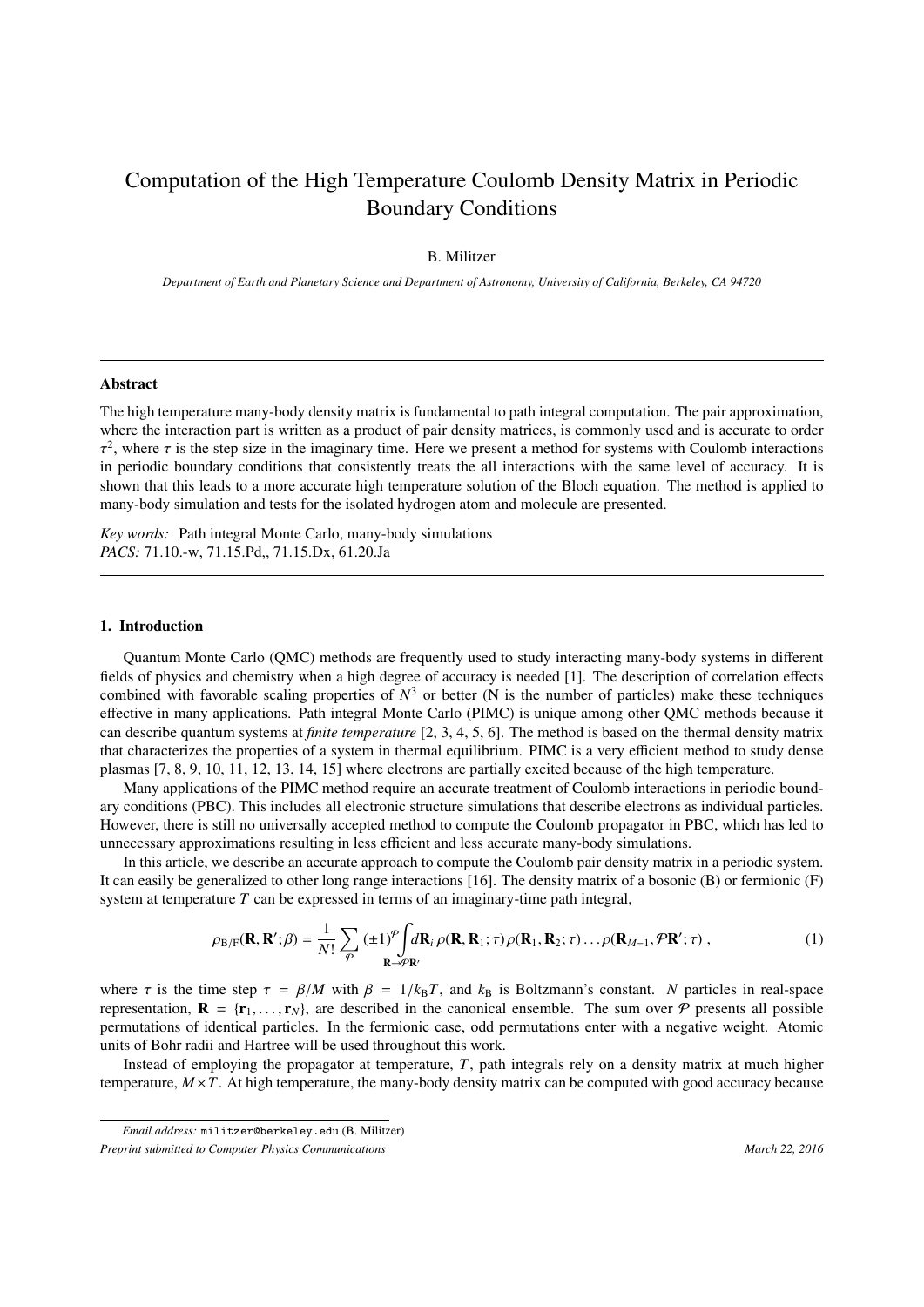exchange effects as well as three-body correlations are negligible in this limit. A novel method of constructing the high temperature density matrix (HTDM) for systems with *long-range interactions* with *periodic boundary conditions* is the focus of this study.

Different approximations for the Coulomb HTDM have been advanced that all become exact in the limit of  $\tau \to 0$ . However, all PIMC simulations are performed at finite  $\tau$ . Therefore an accurate representation of the HTDM is very important since its accuracy determines the maximum time step  $\tau$  one can use. A larger time step allows one to significantly cut down on the number of time slices, M, in the path integral and therefore to improve the efficiency of many-body simulations. Such a efficiency gain may be crucial in practical applications in order to perform accurate simulations at low temperature or of large systems.

The HTDM can be used to define the potential action,  $U(\mathbf{R}, \mathbf{R}'; \tau)$ . For a system of *N* distinguishable particles in real space representation this reads,

$$
\rho(\mathbf{R}, \mathbf{R}'; \tau) = \exp\left\{-U(\mathbf{R}, \mathbf{R}'; \tau)\right\} \prod_{i=1}^{N} \rho_0(\mathbf{r}_i, \mathbf{r}_i'; \tau) \quad . \tag{2}
$$

 $\rho_0$  is the free particle density matrix in *D* dimensions,

$$
\rho_0(\mathbf{r}, \mathbf{r}'; \tau) = (4\pi\lambda\tau)^{-D/2} \exp\{-(\mathbf{r} - \mathbf{r}')^2/4\lambda\tau\} \quad . \tag{3}
$$

 $\lambda$  is the a mass dependent parameter,  $\hbar^2/2m$ . *U* is commonly approximated as the product over the nonideal parts of all pair density matrices  $\rho(\mathbf{r}_i, \mathbf{r}'; \tau)$ all pair density matrices  $\rho(\mathbf{r}_{ij}, \mathbf{r}'_{ij}; \tau)$ ,

$$
\exp\{-U(\mathbf{R},\mathbf{R}';\tau)\}\approx\exp\left\{-\sum_{i
$$

This is called the *pair approximation*, and is accurate to order  $\tau^2$  [4, 5, 6]. One essentially starts with a exact solution of the two-body problem when performing many-body simulations. This means only one time slic of the two-body problem when performing many-body simulations. This means only one time slice is needed to simulate the hydrogen atom at any temperature but more slices are needed for the hydrogen molecule because in this case, three-body correlations are important. Exchange effects have been neglected in Eq. 4, which is well justified for small time steps,  $\tau$ . In the full path integral, Eq. 1, are included however because of the sum over permutations.

For a Coulomb system with periodic boundary conditions, these pair density matrices,  $\rho(\mathbf{r}, \mathbf{r}'; \tau)$ , are solutions of two particle Bloch equation with the Ewald potential [17] the two particle Bloch equation with the Ewald potential [17],

$$
\frac{\partial \rho}{\partial \tau} = -\hat{H}\rho = \lambda_{ij}\nabla_{\mathbf{r}}^2 \rho - V_{\text{EW}}(\mathbf{r})\rho , \qquad (5)
$$

with the initial condition  $\rho(\mathbf{r}, \mathbf{r}'; \tau = 0) = \delta(\mathbf{r} - \mathbf{r}')$ . The reduced mass  $\mu_{ij} = m_i m_j/(m_i + m_j)$  enters through  $\lambda_{ij} \equiv \hbar^2/2\mu$ . The pair density matrix can also be derived from the Feynman-Kac relation  $\hbar^2/2\mu_{ij}$ . The pair density matrix can also be derived from the Feynman-Kac relation,

$$
\rho(\mathbf{r}, \mathbf{r}'; \tau) = \rho_0(\mathbf{r}, \mathbf{r}'; \tau) \left\langle e^{-\int_0^\beta dt \, V(\mathbf{r}(t))} \right\rangle_{\mathbf{r} \to \mathbf{r}'}, \qquad (6)
$$

where the average is to be taken over all free-particle (Brownian) paths from r to r'. For potentials without negative singularities, this expression can easily be evaluated numerically for specific pairs of  $r$  and  $r'$ , which enables one to verify the approximations in the computation of the pair density matrix that we will introduce below. However, the results of Feynman-Kac calculations always have a statistical uncertainty due to the finite sample of Brownian paths.

The resulting Ewald pair action,  $u_{EW}(\mathbf{r}, \mathbf{r}'; \tau) = -\ln[\rho_{EW}/\rho_0]$ , determines the weight of the paths in Eq. 1 where the separations of pairs of particles *i* and *i* at two adjacent time slices at *t* and *t* +  $\tau$ **r** and **r**' represent the separations of pairs of particles *i* and *j* at two adjacent time slices at *t* and  $t + \tau$ ,

$$
\mathbf{r} = \mathbf{r}_i(t) - \mathbf{r}_j(t) \quad , \quad \mathbf{r}' = \mathbf{r}_i(t + \tau) - \mathbf{r}_j(t + \tau) \quad . \tag{7}
$$

For a spherically symmetric potential, the pair density matrix depends on  $\tau$  and three spatial variables: the initial and final pair separations  $|\mathbf{r}|$  and  $|\mathbf{r}'|$  as well as the angle between them  $\theta$ . Alternatively, it can be expressed in terms of the variables  $a$  s and z variables *q*, *s* and *z*,

$$
q \equiv \frac{1}{2}(|\mathbf{r}| + |\mathbf{r}'|) , \quad s \equiv |\mathbf{r} - \mathbf{r}'| , \quad z \equiv |\mathbf{r}| - |\mathbf{r}'|.
$$

$$
\tag{8}
$$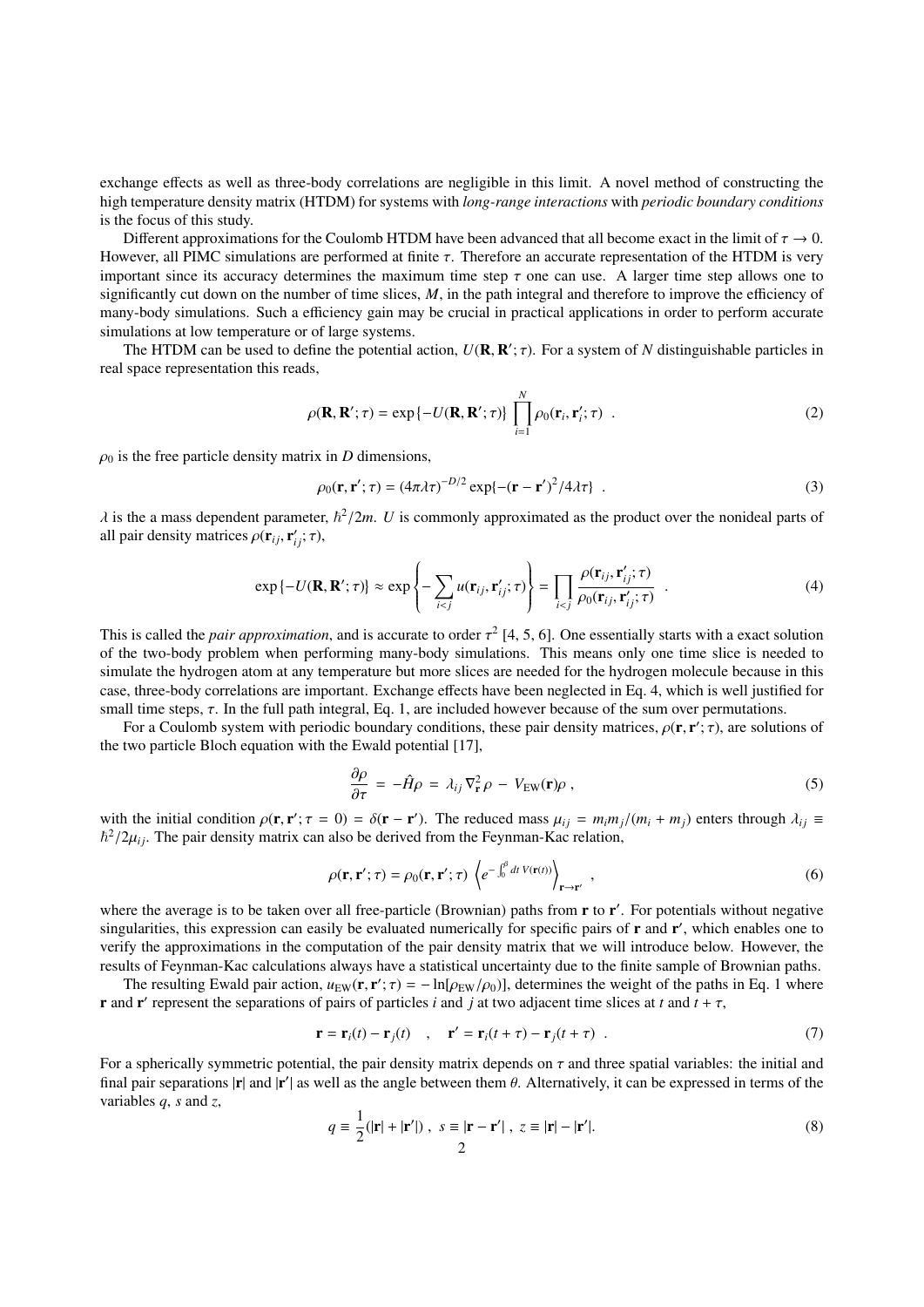For the Coulomb potential, the dependence on *z* drops out [18]. The Ewald potential, however, has the symmetry of the periodic simulation cell which requires both the initial and final pair separation to be specified with respect to the cell. This implies that the pair density matrix for the Ewald potential depends on six spatial variables. This makes computation and storage of the corresponding action extremely awkward.

Previous methods [19, 20] to deal with this difficulty have involved a break-up of the Ewald potential into a spherically symmetric short-range piece and a long-range remainder,

$$
V_{\text{EW}}(\mathbf{r}) = V_{\text{s.r.}}(|\mathbf{r}|) + V_{\text{l.r.}}(\mathbf{r}) \tag{9}
$$

The short-range piece has been treated numerically using the matrix squaring technique developed by Storer [21]. In principle, it allows one to derive the exact action for a spherically symmetric potential but in practice the accuracy is controlled by numerical accuracy of the integration. Matrix squaring is performed on a grid and controlling the associated grid errors requires significant care [22]. To treat the cusp condition at the origin accurately, the shortrange part must include the singular part of the potential. Most simply, one can use the direct 1/*<sup>r</sup>* interaction term as short-range part. Alternatively, one can employ the optimized Ewald break-up method described in [23, 24], which allows one to construct a short-range piece that always decays within the boundaries of the simulation cell. A detailed review of the break-up method and its accuracy is given in [22]. The *primitive approximation*,

$$
u_{\text{P.A.}}(\mathbf{r}, \mathbf{r}'; \tau) = \frac{\tau}{2} \left[ V(\mathbf{r}) + V(\mathbf{r}') \right] , \qquad (10)
$$

provides a simple straightforward way to add the long-range remainder,

$$
u(\mathbf{r}, \mathbf{r}'; \tau) \approx u_{\text{s.r.}}(\mathbf{r}, \mathbf{r}'; \tau) + \frac{\tau}{2} \left[ V_{\text{l.r.}}(\mathbf{r}) + V_{\text{l.r.}}(\mathbf{r}') \right] \,. \tag{11}
$$

but the random phase approximation has also been applied to the long-range action [20]. When we later refer to Eqs. 9 and 11, we assume that the 1/*<sup>r</sup>* potential has been used as short-range piece.

The break-up of the Ewald potential [19, 20] introduces an additional approximation to path integral computation. While it has been successfully in many applications [25, 26, 27, 28] there is a need for improvement. The break-up is *ad hoc* and introduces some arbitrariness to the construction of the Ewald action. The accuracy remains high if either potential piece is sufficiently smooth on the scale of the thermal de Broglie wave length,  $\lambda_d = \sqrt{4\pi\lambda\tau}$ . However, the convergence to the correct answer as function of cell size and temperature is difficult to assess. convergence to the correct answer as function of cell size and temperature is difficult to assess. For these reasons, we present a method here that consistently treats the direct Coulomb interaction within the simulation cell and that with periodic images with the same level of accuracy. Our method thereby avoids introducing a short and long-range potential. The necessary pair density matrices are derived for the Coulomb potential, which makes it possible to utilize the large amount of analytic and numerical work available for this potential. The development of the method proceeds in steps that we will now described.

# 2. Method

#### *2.1. Computation of the pair density matrix for the Coulomb potential*

It is first necessary to compute the pair density matrix for an isolated pair of particles. This can either be done with matrix squaring or from the sum over eigenstates. In the matrix squaring technique, one can take advantage of the fact that only s-wave contributions enter in case of the Coulomb potential as done by Storer [21]. When using the squaring technique, one starts from a high temperature expansion and then numerically derives the density matrix at successively lower temperatures by performing the following integration numerically,

$$
\rho(\mathbf{r}, \mathbf{r}'; 2\tau) = \int \mathbf{dr''} \rho(\mathbf{r}, \mathbf{r''}; \tau) \rho(\mathbf{r''}, \mathbf{r'}; \tau) , \qquad (12)
$$

until the lowest temperature of interest has been reached. This typically requires 10–30 iterations. Since the matrix squaring is done on a grid in r and r', a grid error is introduced. For the Coulomb potential, this usually requires a high number grid points near the singularity at the origin. This singularity also requires care when the density matrix is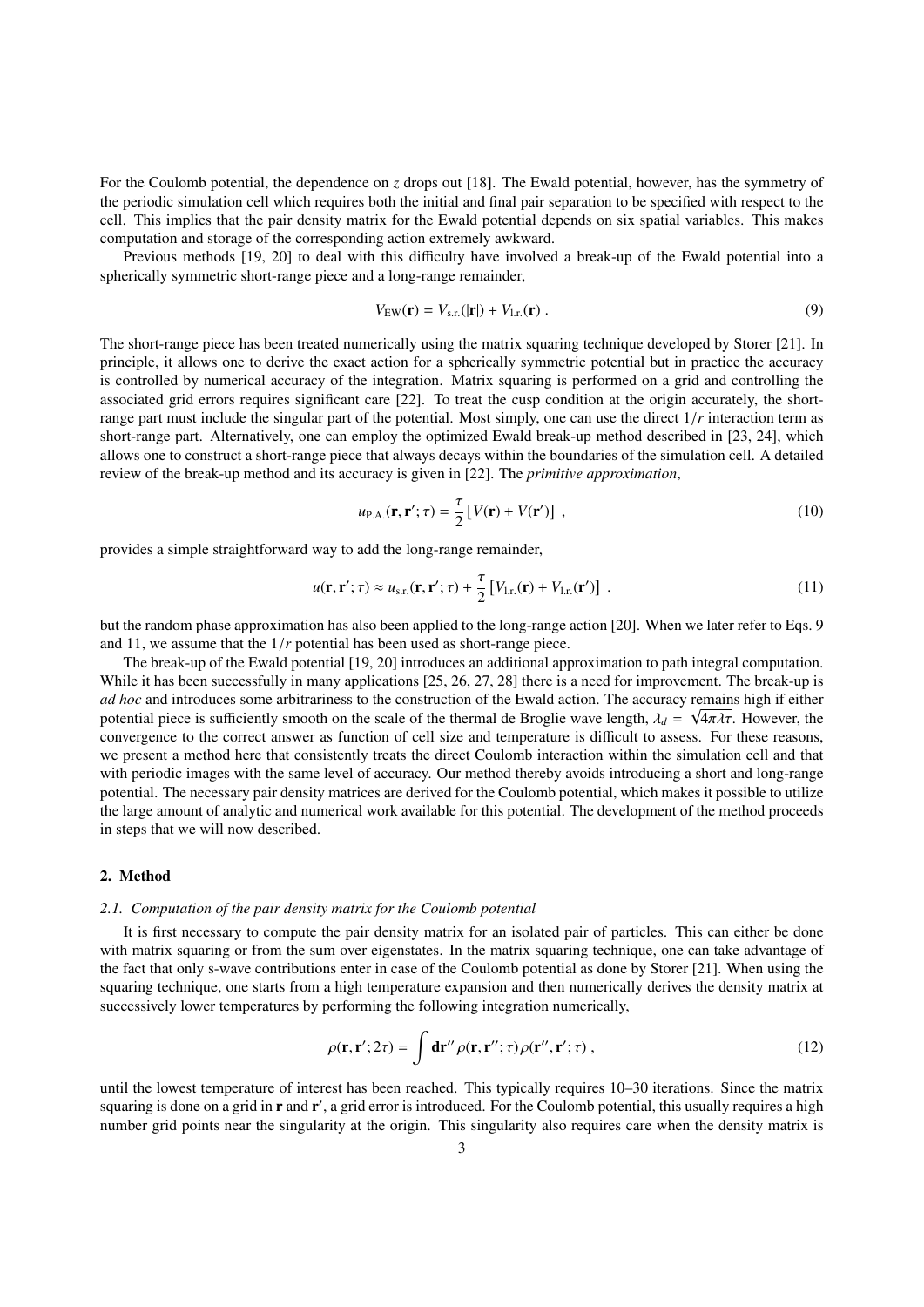initialized using a high temperature expansion at the beginning of the squaring procedure. Despite these shortcomings, the squaring technique has the advantage that it can easily be applied to arbitrary spherical potentials [29]. Schmidt and Lee developed an alternative approach where kinetic and potential operators are applied repeatedly using Fourier transforms [30]. This method has been adopted by J. Shumway to study a variety of systems with PIMC [31]. Vieillefosse used an analytic power-series expansion method to construct the action [32].

For potentials that do not exhibit negative singularities, the pair density matrix can also be derived from the Feynman-Kac formula, Eq. 6. This approach was applied to the Yukawa interaction in Ref. [16]. It avoids introducing grid errors and readily yields diagonal matrix elements as well as the first term in an expansion for off-diagonal elements but the method is impractical for constructing tables with arbitrary off-diagonal elements. Matrix squaring would be more appropriate [22].

In this paper, we rely on another approach to compute the pair density matrix that relies on the summation of eigenstates [33],

$$
\rho(\mathbf{r}, \mathbf{r}'; \tau) = \sum_{s} e^{-\tau \epsilon_s} \psi_s(\mathbf{r}) \psi_s^*(\mathbf{r}')
$$
 (13)

It also avoids grid errors and can provide off-diagonal elements efficiently. It requires that the eigenstates are known with high precision, which is the case for the Coulomb potential. Although the number of states to be considered increases with temperature, the summation can be performed accurately for the temperature range of interest as was shown in Ref. [33].



Figure 1: Potential action divided by the inverse temperature  $\tau$  at  $\tau = 0.1, 1.0, 10.0$  for an isolated pair of electrons as a function of *x'* with  $\mathbf{r} = (x' | 0.0)$  and  $\mathbf{r}' = (x' | 0.0)$ . With increasing separation  $\mathbf{r} = (x', 0, 0)$  and  $\mathbf{r}' = (x', 0, 0)$ . With increasing separation, the diagonal action ( $\mathbf{r} = \mathbf{r}'$ ) converges rapidly to the primitive action,  $\tau/r$ . The action<br>in exchange case ( $\mathbf{r} = -\mathbf{r}'$ ) is consistently in exchange case ( $\mathbf{r} = -\mathbf{r}'$ ) is consistently higher than the diagonal action,  $u(\mathbf{r}, -\mathbf{r}, \tau) \ge u(\mathbf{r}, \mathbf{r}, \tau)$ .

For illustration, Fig. 1 shows examples of the electron pair potential action for the on diagonal case  $(r' = r)$  and the exchange case  $(\mathbf{r}' = -\mathbf{r})$  over two decades of  $\tau$ . The cusp condition leads to a linear behavior near the origin.<br>For large r, the diagonal action converges to the primitive action. The action in the exchange ca For large r, the diagonal action converges to the primitive action. The action in the exchange case is always higher than that of the diagonal case, which can be understood from the Feynman-Kac formula in Eq. 6 where one takes an averages over all Brownian paths. In the exchange case, paths beginning at r must diffuse around the most repulsive part of 1/*<sup>r</sup>* potential to reach the end point of <sup>−</sup>r. In the diagonal case, the paths start and end at <sup>r</sup> and can therefore better avoid regions of high potential energy near the origin.

To increase the efficiency of PIMC simulations, the HTDM is derived beforehand and tabulated. For a given time step  $\tau$ , the Coulomb pair action,  $u(q, s) \equiv u(\mathbf{r}, \mathbf{r}'; \tau)$ , is a function of the two variable *q* and *s*, which we have defined<br>in Eq. 8. In order to reduce the storage, we fit the off-diagonal terms using an expansi in Eq. 8. In order to reduce the storage, we fit the off-diagonal terms using an expansion of powers of  $s<sup>2</sup>$  (compare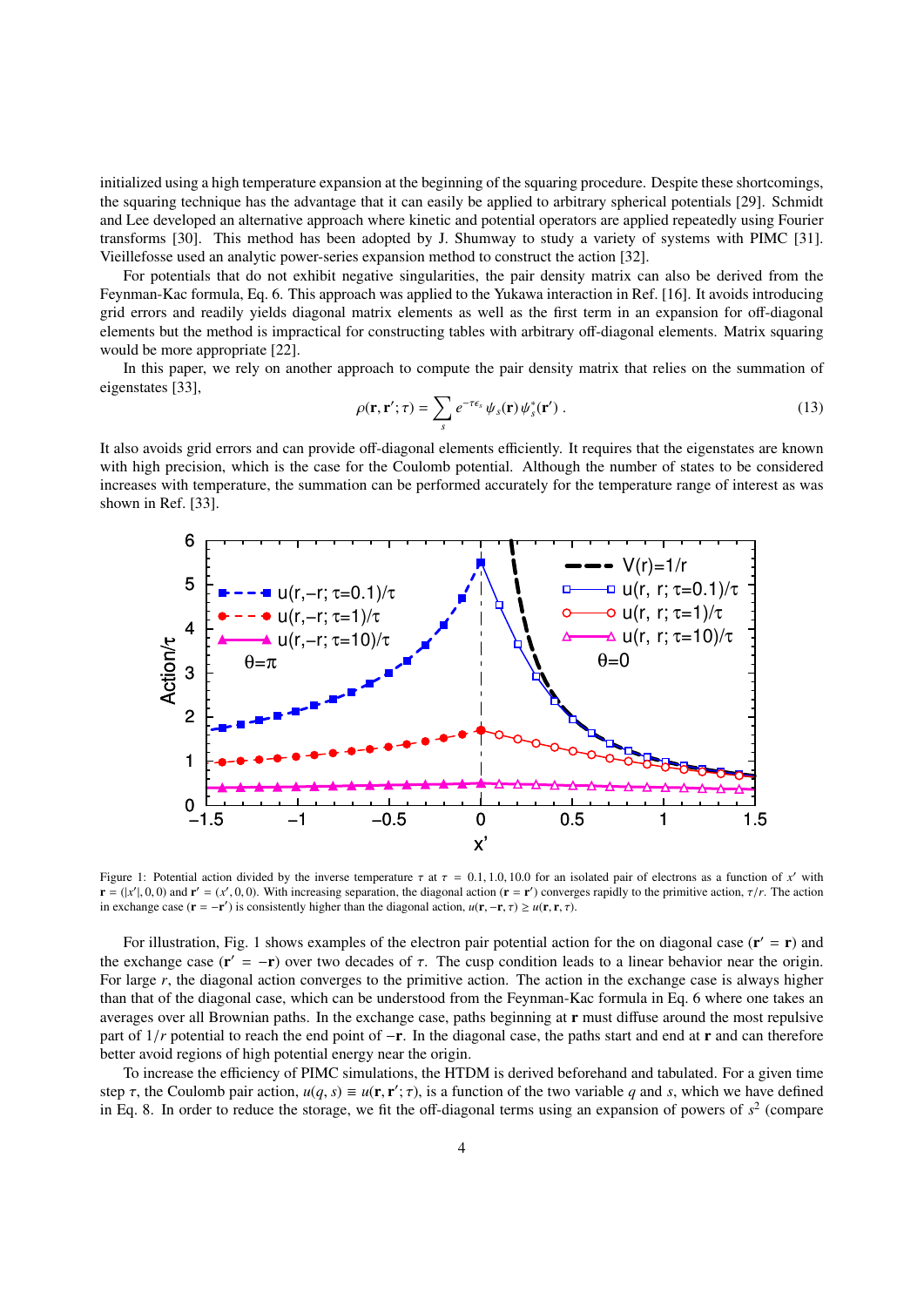

Figure 2: Off-diagonal expansion coefficients for proton-electron pair action  $A_1$  and its  $\tau$  derivative  $A'_1$  at  $\tau = 1$ .  $A_1$  is defined in Eq. 14.

with [6]),

$$
u(q, s) \approx u(q, 0) + \sum_{i=1}^{n} A_i(q) s^{2i},
$$
\n(14)

For each *q*, a least squares fit can represent the off-diagonal term with sufficient accuracy. The results for  $n = 1$  are shown in Fig. 2. The expansion works well in PIMC because the kinetic energy prevents adjacent point on the path to exceed separation much larger than the thermal de Broglie wave length for the corresponding τ. The storage of complete set of off-diagonal terms is therefore not needed.

For the Coulomb potential, the off-diagonal action terms decay approximately as  $q^{-3.1}$ , which means they may be neglected for pair of particles that are far apart and more importantly, contributions from particle images in neighboring periodic simulation cells are typically very small. The decay can be inferred from the slopes of three curves in Fig. 3b. The first compares the diagonal  $(s = 0)$  and off-diagonal action  $(|r| = |r'| = q$ ,  $s = 2\sqrt{\lambda \tau} = \sqrt{2}$ ) at constant at the magnitude of s represents a typical separation of adiagent points along the path which is mostl *q*. The magnitude of *s* represents a typical separation of adjacent points along the path which is mostly determined by the free particle action. The second curve in Fig. 3b shows the error in the primitive approximation for the same *q* and *s* parameters. The third curve shows the error in the primitive approximation for parallel vectors ( $\theta = 0$ ) with the exact action. The graph shows that, for large separations, the primitive approximation works well and off-diagonal contributions may be neglected. Since the difference between diagonal and off-diagonal terms decays faster than  $q^{-3}$ , the summation over all periodic images converges.

These properties are taken advantage of in PIMC simulations, where one typically computes the off-diagonal contributions only for particle pairs within the simulation cell using the minimum imagine convention. To date, no efficient way has been proposed to sum up all off-diagonal contributions. However, if necessary, a summation over the required number of images can be included easily in PIMC simulations.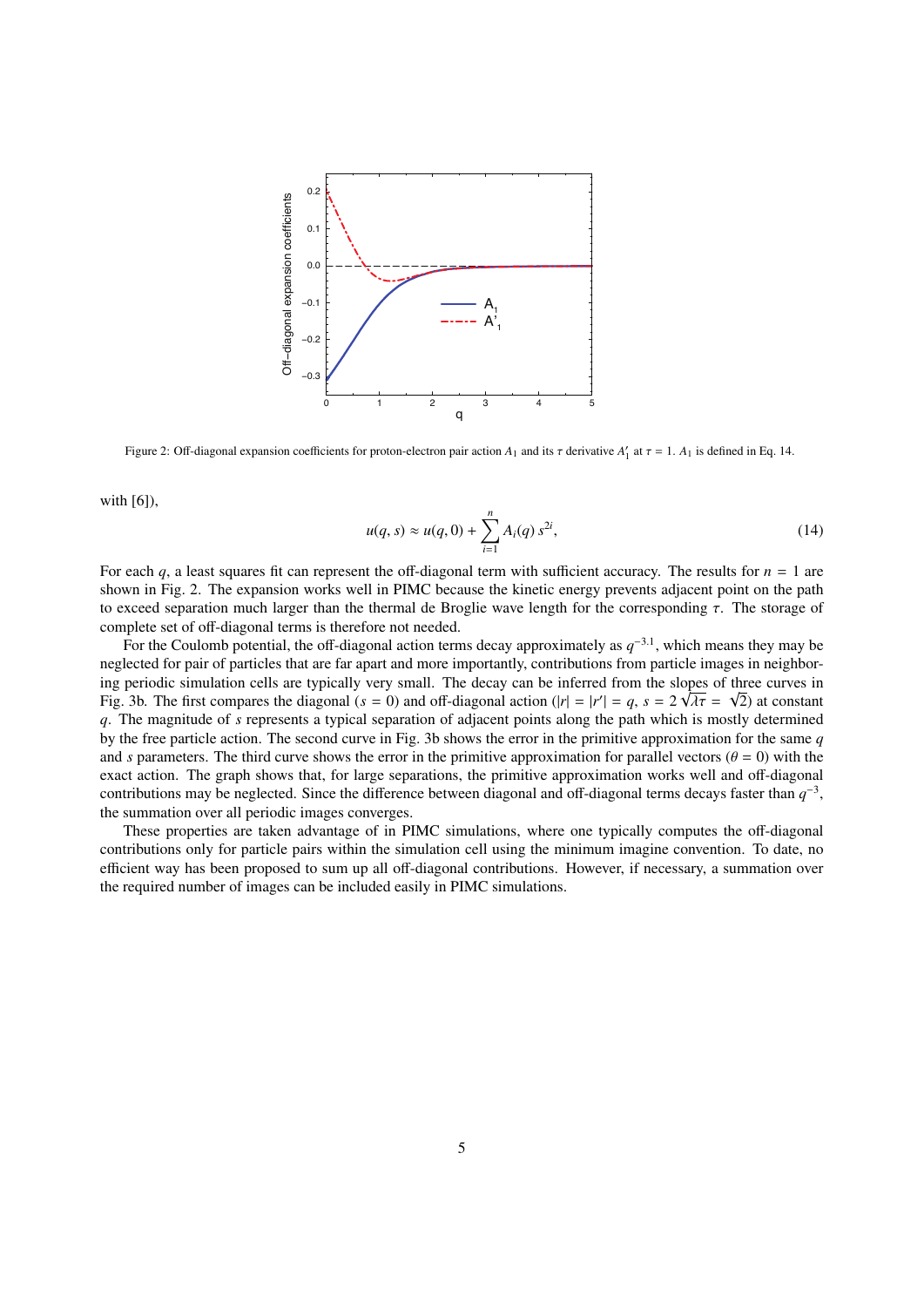

Figure 3: The potential pair action,  $u(q, s)$ , for a proton-electron pair ( $\tau = 1$ ,  $\lambda = 1/2$ ) shown as function of  $q = \frac{1}{2} [\mathbf{r} + |\mathbf{r}'|]$ . The left and right and right compare the magnitude of the error in the primiti panels compare the magnitude of the error in the primitive approximation for different diagonal and off-diagonal action terms, respectively. The left graphs shows that, for diagonal configurations,  $q = \mathbf{r} = \mathbf{r}'$  and  $s = 0$ , the deviation between the primitive approximation,  $-\tau/q$ , and the exact action,  $u(s - 0)$  decays like  $q^{-4.1}$ . Since the interaction is attract  $u(q, s = 0)$ , decays like  $q^{-4.1}$ . Since the interaction is attractive, the potential and the action are negative. Near the cusp, one finds  $u > \tau V$  while for large q, one find  $u < \tau V$  instead. Since we use a log scale and are interested in the large q limit, we omitted curve sections for small q where<br>the action difference has opposite sign. The right graphs shows that the (dashed line). The dot-dashed line shows the error in the primitive approximation for parallel **r** and **r'** ( $\theta = 0$ ). The solid line shows this error in the case of  $|\mathbf{r}| = |\mathbf{r}'|$  and angle  $\theta > 0$ case of  $|\mathbf{r}| = |\mathbf{r}'|$  and angle  $\theta > 0$ .

## *2.2. Pair approximation for the image charges*

The pair approximation Eq. 4 is commonly used to approximate the action of a path. This expression follows from the Feynman-Kac formula Eq. 6, here written for a *finite* system of *N* particles,

$$
\exp\{-U(\mathbf{R}, \mathbf{R}'; \tau)\} = \left\langle \exp\left\{-\int_0^{\tau} dt \sum_{i < j}^{N} \frac{Q_i Q_j}{|\mathbf{r}_{ij}(t)|}\right\} \right\rangle_{\mathbf{R} \to \mathbf{R}'} \tag{15}
$$

$$
= \left\langle \left| \prod_{i < j}^{N} \exp \left\{ - \int_{0}^{\tau} dt \frac{Q_{i} Q_{j}}{|\mathbf{r}_{ij}(t)|} \right\} \right\rangle_{\mathbf{R} \to \mathbf{R'}} \tag{16}
$$

$$
\approx \prod_{i < j} \left\langle \exp\left\{-\int_0^{\tau} dt \, \frac{Q_i Q_j}{|\mathbf{r}_{ij}(t)|}\right\} \right\rangle_{\mathbf{r}_{ij} \to \mathbf{r}'_{ij}} \tag{17}
$$

$$
= \prod_{i < j} \exp\left\{-u(\mathbf{r}_{ij}, \mathbf{r}'_{ij}; \tau)\right\} \tag{18}
$$

$$
= \exp\left\{-\sum_{i < j} u(\mathbf{r}_{ij}, \mathbf{r}'_{ij}; \tau)\right\} \tag{19}
$$

The pair approximation enters in Eq. 17 where it is assumed that interactions between pairs of particles may be averaged independently from the location of paths of the remaining particles. This approximation becomes increasingly accurate for large separations. It is exact at high temperature and, as stated before, the error is of  $O(\tau^3)$ .<br>Now we will describe how the pair approximation can be applied to the systems with periodic bounds

Now we will describe how the pair approximation can be applied to the systems with periodic boundary conditions. In principle, one only has to add sum over the interaction with of all periodic images using the pair approximation, which assumes that the diffusion of paths of the image particles may also be averaged independently. Since the error in the pair approximation also decreases with separation, applying it to the periodic images in neighboring cells is less of an approximation than the pair approximation to the interaction of particle pairs within the simulation cell.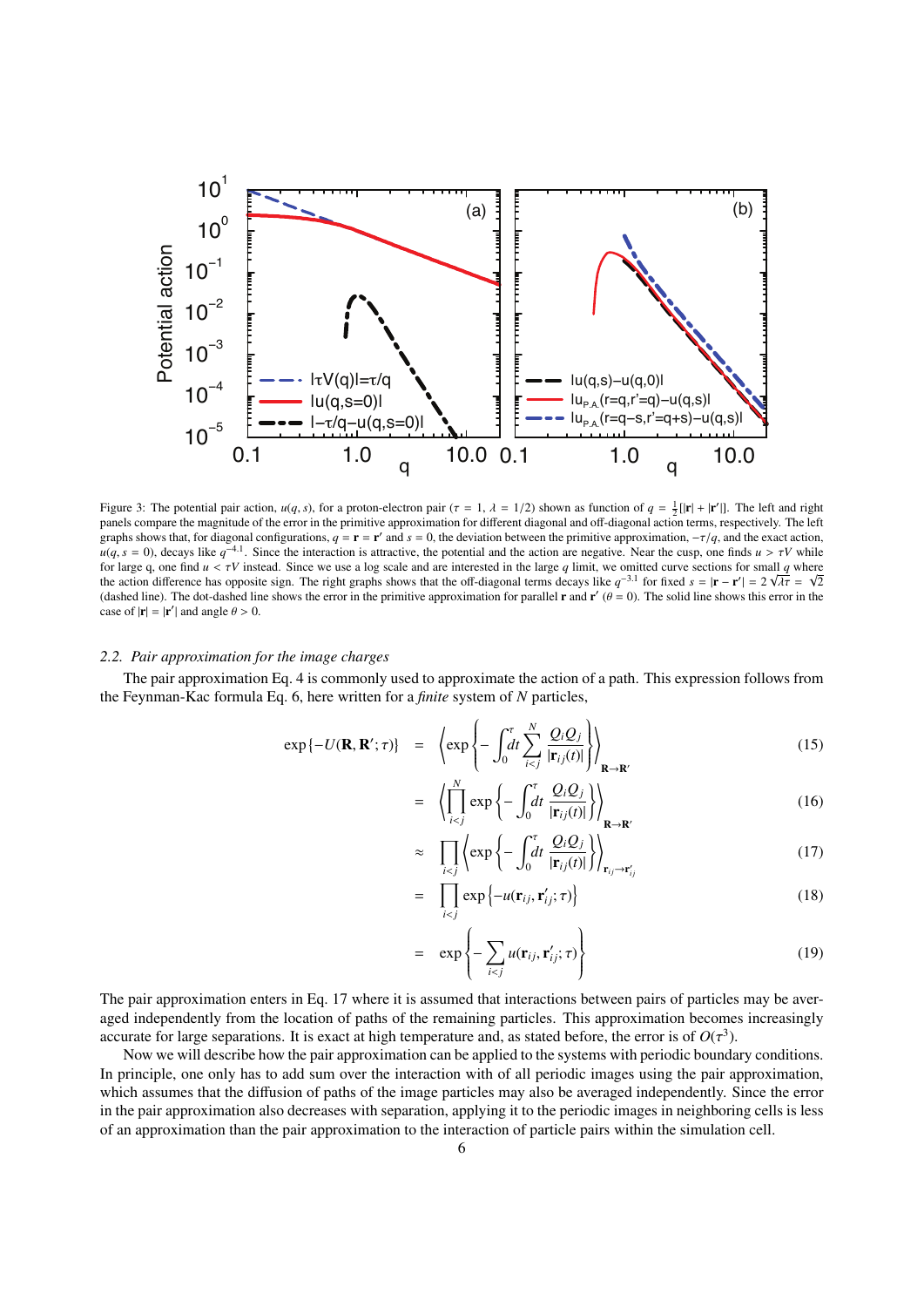However, Eq. 19 converges only *conditionally* since the Coulomb potential is long-ranged. This problem has been solved by introducing the Ewald potential which assumes charge neutrality by introducing a neutralizing background. Starting from the Ewald potential, we will now give an approximate expression for the corresponding Ewald action. Since the exact action converges to the primitive approximation for large separations (Fig. 3a), the correction to the primitive action is a short-ranged function,

$$
\Delta u(\mathbf{r}, \mathbf{r}'; \tau) = u(\mathbf{r}, \mathbf{r}'; \tau) - \frac{\tau}{2} Q_i Q_j \left( \frac{1}{|\mathbf{r}|} + \frac{1}{|\mathbf{r}'|} \right) . \tag{20}
$$

Since it decays faster than  $r^{-3}$  (Fig. 3a), the sum over all images converges. This allows us to construct an Ewald action using the primitive approximation and a sum of corrections ∆*u*,

$$
u_{\rm EW}(\mathbf{r}, \mathbf{r}'; \tau) \approx \frac{\tau}{2} Q_i Q_j [V_{\rm EW}(\mathbf{r}) + V_{\rm EW}(\mathbf{r}')] + \sum_{\mathbf{L}} \Delta u(\mathbf{r} + \mathbf{L}, \mathbf{r}' + \mathbf{L}; \tau) + u_{\rm BG} \quad , \tag{21}
$$

which is the central result of this article. It should be noted that  $u(\mathbf{r}, \mathbf{r}'; \tau)$  does not need to go to zero within the simulation cell while the short-range term in Eq. 9 does simulation cell, while the short-range term in Eq. 9 does.

We note that the expression in Eq. 21 is periodic in space, symmetric in the arguments  $\bf{r}$  and  $\bf{r}'$ , and satisfies the cusp condition, i.e. the  $1/r$  singularity in the Coulomb potential as  $r \to 0$  is canceled in the Bloch equation by a term arising from the kinetic energy operator.

The background term  $u_{BG}$  in Eq. 21 requires further discussion. The need to introduce this term the can be demonstrated in two ways. First, one can analyze the residual of Bloch equation,

$$
R(\mathbf{r}, \mathbf{r}'; \tau) \equiv \frac{1}{\rho(\mathbf{r}, \mathbf{r}'; \tau)} \left[ \frac{\partial}{\partial \tau} - \lambda_{ij} \nabla_{\mathbf{r}}^2 + V \right] \rho(\mathbf{r}, \mathbf{r}'; \tau) \,. \tag{22}
$$

For the diagonal matrix elements, the residual derived from the primitive action leads to the following simple expression,

$$
R(\mathbf{r}, \mathbf{r}; \tau) = \frac{\lambda \tau}{2} \nabla_{\mathbf{r}}^2 V - \frac{\lambda \tau^2}{4} (\nabla_{\mathbf{r}} V)^2
$$
 (23)

For the Ewald potential, the presence of a neutralizing charge background gives rise a constant, r independent term,  $\nabla_{\mathbf{r}}^2 V_{\text{EW}} = 4\pi/\Omega$ , where  $\Omega$  is the volume of the simulation cell. The second term in Eq. 23 is small and only weakly **r**-<br>dependent. We chose to approximate it by assuming a locally harmonic potential [3] at dependent. We chose to approximate it by assuming a locally harmonic potential [3] at the point  $\mathbf{r}^* = (L/2, L/2, L/2)$ ,

$$
u_{\rm BG} = \frac{2}{3} Q_i Q_j \frac{\pi \lambda \tau^2}{\Omega} - \sum_{\mathbf{L}} \Delta u(\mathbf{r}^* + \mathbf{L}, \mathbf{r}^* + \mathbf{L}; \tau) \quad . \tag{24}
$$

The first term is of order  $O(\tau^2)$  and is therefore not included in the primitive approximation. One could argue that the use term is not important because it is a constant and in PIMC simulations, only the relative weig the *u*<sub>BG</sub> term is not important because it is a constant and, in PIMC simulations, only the relative weight between different paths matters for the configuration sampling. However, the kinetic energy is derived from the  $\tau$  derivative of the action [6] and therefore  $u_{\text{BG}}$  introduces a small correction.

The second way to derive the background term is by numerical calculations using the Feynman-Kac formula given in Eq. 6. In Fig. 4, the difference of the various approximations for the Ewald action are compared with the computed exact values. The graphs shows that the error in the primitive approximation approaches a constant at large *r* while it decays to zero for a pair of isolated particles. The difference primarily arises from the presence of the neutralizing background, which was corrected by introducing  $u_{\text{BG}}$ . However, it should be stressed that,  $\tau = 1$  in Fig. 4 is much larger than typical time steps used in simulations with electrons and nuclei. In practical simulations, the background term is less important because it scales like  $\tau^2$ .<br>In analogy to Ewald approach (Eq. 29), the

In analogy to Ewald approach (Eq. 29), the action of a many-body system can be written as,

$$
U(\mathbf{R}, \mathbf{R}'; \tau) = \sum_{i > j} u_{\text{EW}ij}(\mathbf{r}_{ij}, \mathbf{r}'_{ij}; \tau) + \sum_{i} \tau Q_i^2 V_M.
$$
 (25)

where the charge factors have been included in the action terms. The efficient evaluation of  $u_{EW}$  is discussed in Appendix A.  $V_M$  is defined in Eq. 30.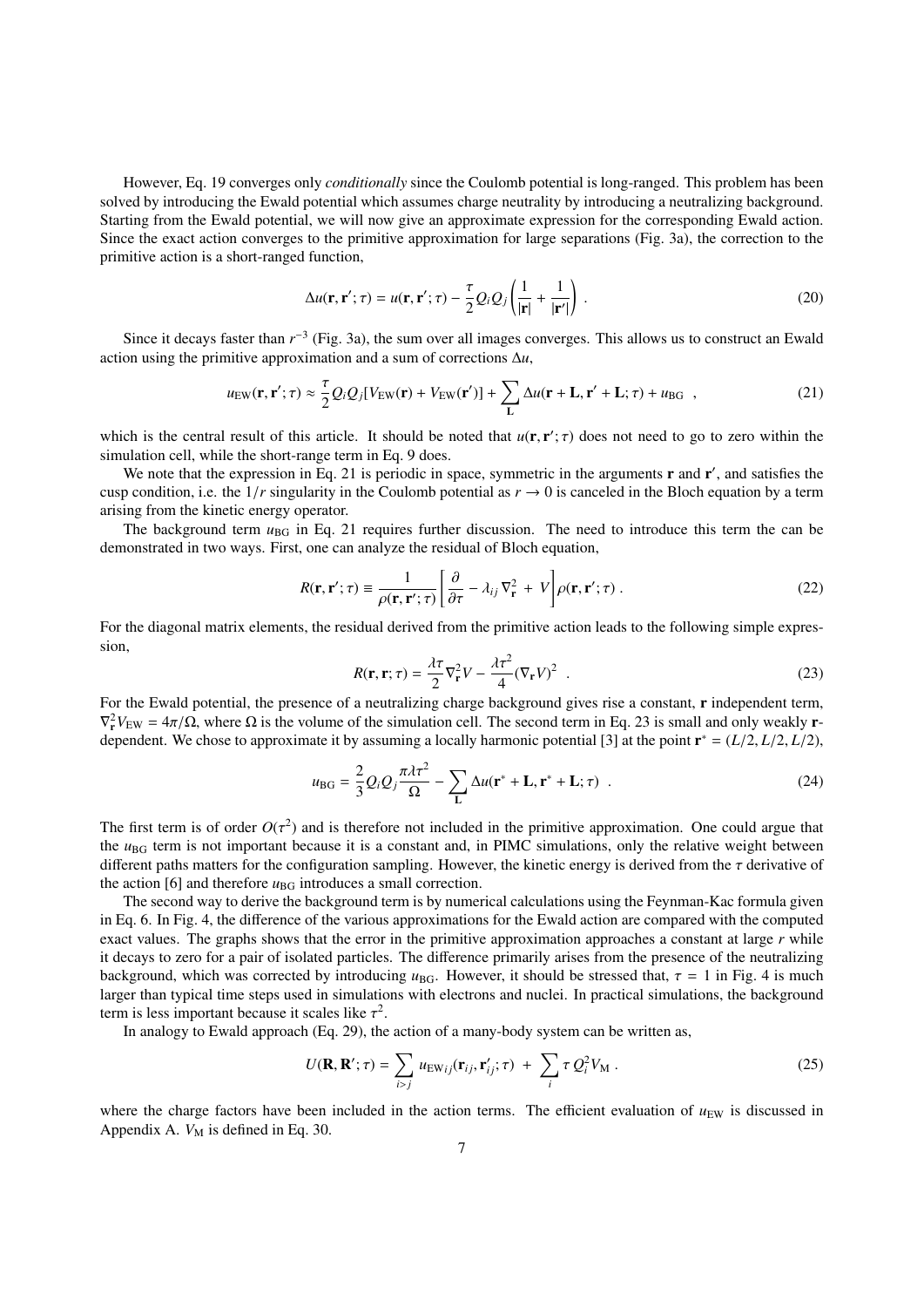

Figure 4: Various approximations for the Ewald action for pair of electrons at  $\tau = 1$  are compared on the diagonal as a function of  $|\mathbf{r}|$  with the exact action *u*, which was either computed from the sum over eigenstates (Eq. 13) or using the Feynman-Kac formula (Eq. 6). The left graph shows action difference along the (1,0,0) direction in a cubic cell of 20 a.u. size. The right graph repeats all those curves with open symbols for a smaller cell of 5 a.u. but results for the (1,1,1) direction have been added with filled symbols. The error in the primitive approximation  $u_{\text{P.A.}}$  does not decay to zero, underlining contributions of the neutralizing charge background (dot-dashed line).

In summary we now reiterate the steps in our preferred method to compute the HTDM in periodic boundary conditions. First we use the sum over Coulomb eigenstates, Eq. 13 to compute diagonal and off-diagonal elements. The off-diagonal elements are expanded in power of *s* using Eq. 14 and then tabulated. In PIMC simulations, we typically evaluate them only for pairs of particles in the simulation cell using the minimum image convention. Because the diagonal matrix elements decay more slowly, we apply the optimized Ewald break-up method, Eq. 35, to evaluate them efficiently during PIMC computations. Diagonal and off-diagonal elements are then combined to evaluate the total action in Eq. 25.

# 3. Results

Tables 1 and 2 give the density matrices and their  $\tau$  derivative for isolated proton-electron and electron-electron pairs at a time step of 0.125 Hartrees<sup>-1</sup>, which is typical for a PIMC simulation. In the notation of Eq. 14, the diagonal and first order off-diagonal expansion coefficients are tabulated.

To reach a high precision with PIMC computations, one needs to treat the interactions accurately at all length scales. Before we test the accuracy of our HTDM in periodic boundary conditions, we analyze the accuracy of PIMC simulations of the hydrogen atom and molecule in order to probe the accuracy of our diagonal and off-diagonal short-range action.

First we performed PIMC simulations of a single hydrogen atom at a temperature  $T = 0.025$ . This temperature was chosen low enough for the atom to be in the ground state since the relative occupation probability of the first excited state is  $5 \times 10^{-5}$ . Path integral Monte Carlo estimates of the potential energy agrees with the exact value of −1 within the statistical error bar of the Monte Carlo integration, here 10<sup>−</sup><sup>4</sup> . While the evaluation of the potential energy involves only the action, the total energy estimator requires also the  $\tau$  derivative. The computed total energy agreed with the exact value of  $-1/2$  to a relative accuracy of  $7 \times 10^{-4}$ . Both potential and kinetic energy estimators are necessary to calculate the pressure *P* from the virial theorem  $3/P \ D - 2/K + IV$ . are necessary to calculate the pressure, *P*, from the virial theorem,  $3 \langle P \rangle \Omega = 2 \langle K \rangle + \langle V \rangle$ .

As a second test for the accuracy of the computed pair density matrix, the kinetic and potential energy for an isolated hydrogen molecule was computed as a function of proton separation *R*. Fig. 5 shows very good agreement with the exact groundstate calculation [34]. The molecular binding energy of 1.174448 as well as the location of the minimum at  $R = 1.4008$  are well reproduced (see inset of figure 5). The virial theorem for a diatomic molecule [34, 35]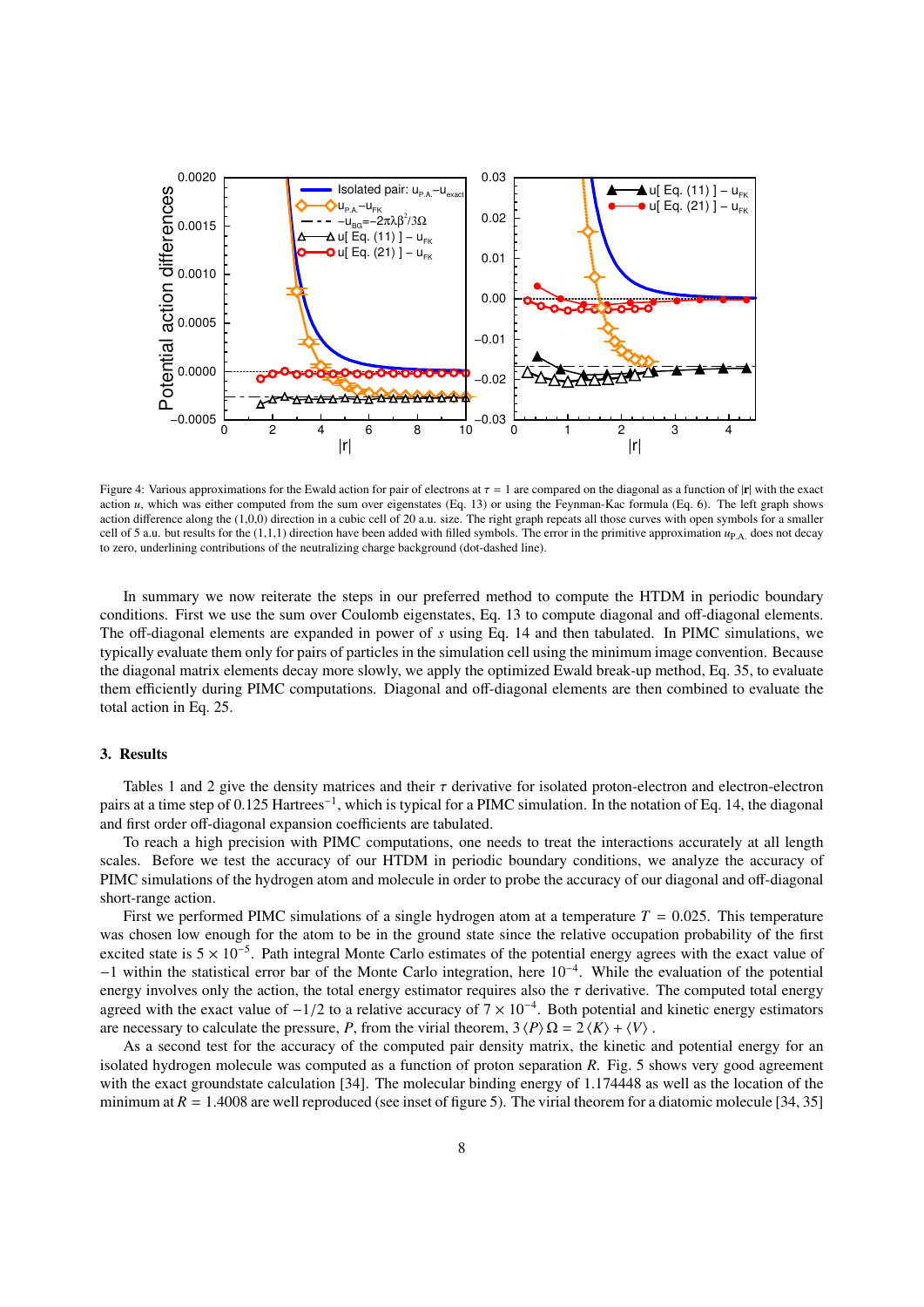| $\mathbf{r}$ | u(r,0)            | A(r)            | u'(r,0)           | A'(r)           |
|--------------|-------------------|-----------------|-------------------|-----------------|
| 0.0          | $-9.052629e - 01$ | $-1.0656e+00$   | $-3.701269e+00$   | $4.6908e+00$    |
| 0.1          | $-7.094574e - 01$ | $-7.8668e - 01$ | $-3.664297e+00$   | $2.2366e+00$    |
| 0.2          | $-5.375241e - 01$ | $-5.4357e - 01$ | $-3.435818e+00$   | 4.3544e-01      |
| 0.3          | $-4.052122e - 01$ | $-3.5276e - 01$ | $-2.988023e+00$   | $-5.3328e - 01$ |
| 0.4          | $-3.130127e - 01$ | $-2.1872e - 01$ | $-2.468529e+00$   | $-8.1126e-01$   |
| 0.5          | $-2.512131e-01$   | $-1.3263e - 01$ | $-2.019987e+00$   | $-7.2479e - 01$ |
| 0.6          | $-2.090487e - 01$ | $-8.0229e - 02$ | $-1.683282e+00$   | $-5.3529e - 01$ |
| 0.7          | $-1.789567e - 01$ | $-4.6185e-02$   | $-1.438155e+00$   | $-3.5572e - 01$ |
| 0.8          | $-1.564692e-01$   | $-2.7139e - 02$ | $-1.255464e+00$   | $-2.1970e - 01$ |
| 0.9          | $-1.390225e - 01$ | $-1.7645e - 02$ | $-1.114415e+00$   | $-1.4285e - 01$ |
| 1.0          | $-1.250863e - 01$ | $-1.2256e - 02$ | $-1.002118e+00$   | $-9.8852e - 02$ |
| 1.1          | $-1.136946e - 01$ | $-8.9124e - 03$ | $-9.105148e - 01$ | $-7.1705e - 02$ |
| 1.2          | $-1.042075e-01$   | $-6.7064e - 03$ | $-8.343272e - 01$ | $-5.3873e - 02$ |
| 1.3          | $-9.618330e - 02$ | $-5.1838e - 03$ | $-7.699461e - 01$ | $-4.1601e - 02$ |
| 1.4          | $-8.930751e - 02$ | $-4.0954e - 03$ | $-7.148140e - 01$ | $-3.2843e - 02$ |
| 1.5          | $-8.334981e - 02$ | $-3.2949e - 03$ | $-6.670655e - 01$ | $-2.6411e-02$   |
| 1.6          | $-7.813769e - 02$ | $-2.6922e - 03$ | $-6.253068e - 01$ | $-2.1571e - 02$ |
| 1.7          | $-7.353934e - 02$ | $-2.2291e-03$   | $-5.884752e - 01$ | $-1.7856e - 02$ |
| 1.8          | $-6.945233e - 02$ | $-1.8672e - 03$ | -5.557459e-01     | $-1.4954e - 02$ |
| 1.9          | $-6.579581e-02$   | $-1.5801e - 03$ | $-5.264687e - 01$ | $-1.2653e-02$   |
| 2.0          | $-6.250516e - 02$ | $-1.3493e - 03$ | $-5.001243e - 01$ | $-1.0803e - 02$ |
| 2.1          | $-5.952805e - 02$ | $-1.1616e - 03$ | $-4.762926e - 01$ | $-9.2992e - 03$ |
| 2.2          | $-5.682170e - 02$ | $-1.0073e - 03$ | $-4.546301e-01$   | $-8.0633e - 03$ |
| 2.3          | $-5.435076e - 02$ | $-8.7928e - 04$ | $-4.348534e - 01$ | $-7.0381e - 03$ |
| 2.4          | $-5.208581e - 02$ | $-7.7215e - 04$ | $-4.167263e - 01$ | $-6.1803e - 03$ |
| 2.5          | $-5.000210e - 02$ | $-6.8181e-04$   | $-4.000506e - 01$ | $-5.4569e - 03$ |
| 2.6          | $-4.807872e - 02$ | $-6.0507e - 04$ | $-3.846586e - 01$ | $-4.8426e - 03$ |
| 2.7          | $-4.629784e - 02$ | $-5.3947e - 04$ | $-3.704075e - 01$ | $-4.3174e - 03$ |
| 2.8          | $-4.464419e - 02$ | $-4.8304e - 04$ | $-3.571749e - 01$ | $-3.8657e - 03$ |
| 2.9          | $-4.310460e - 02$ | $-4.3425e - 04$ | $-3.448554e - 01$ | $-3.4752e - 03$ |
| 3.0          | $-4.166768e - 02$ | $-3.9181e - 04$ | $-3.333576e - 01$ | $-3.1355e - 03$ |

Table 1: Density matrix at  $\tau^{-1} = 8$  for an isolated proton-electron pair. The columns correspond to diagonal potential action, the first off-diagonal expansion coefficient expansion coefficient (see Eq. 14 with  $n = 1$ ), the diagonal  $\tau$  derivative, and its first expansion coefficient.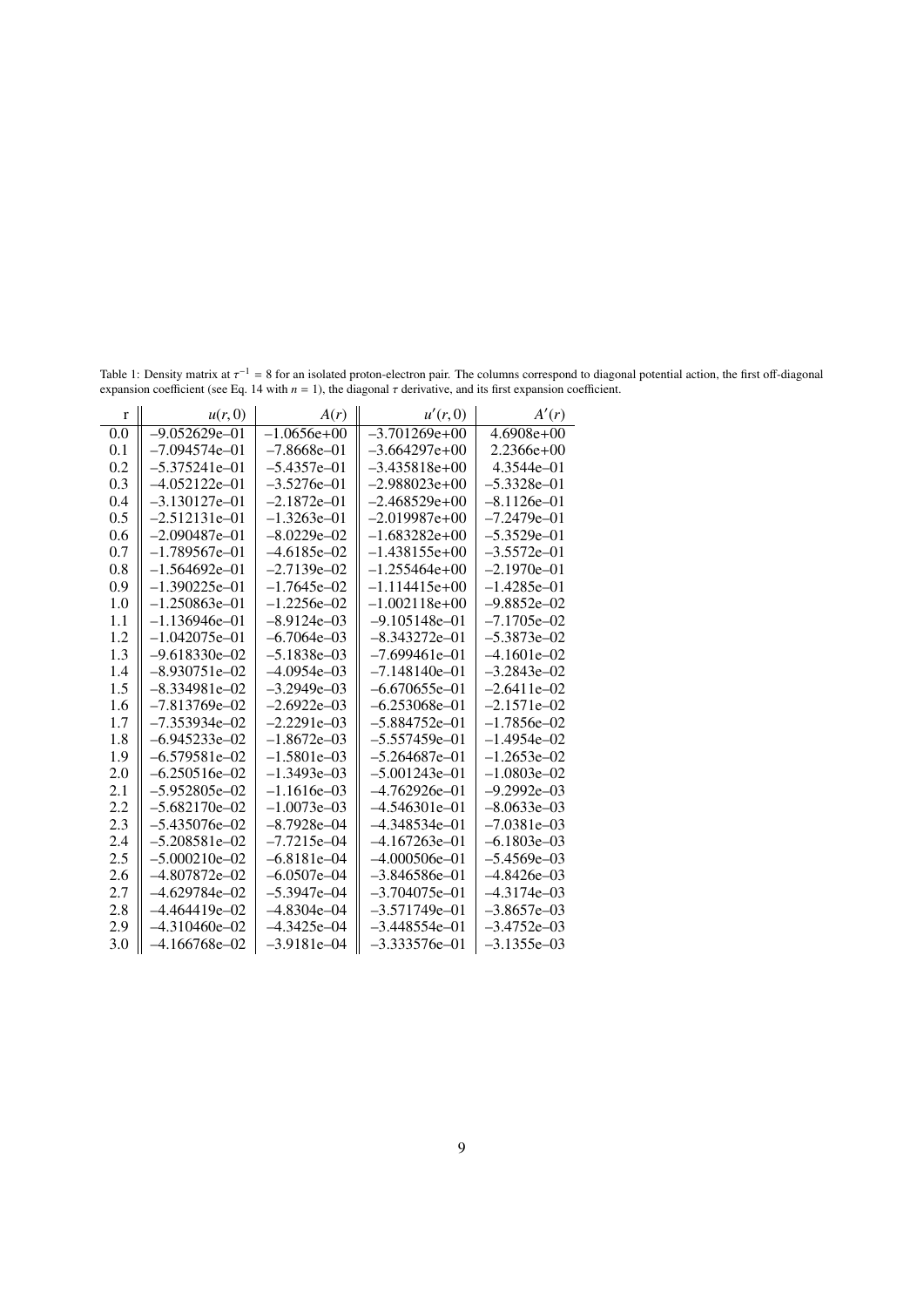| r   | u(r,0)       | A(r)           | u'(r,0)          | A'(r)           |
|-----|--------------|----------------|------------------|-----------------|
| 0.0 | 6.176418e-01 | $4.4659e - 01$ | $2.435490e+00$   | $-1.6593e+00$   |
| 0.1 | 5.191880e-01 | 3.3730e-01     | 2.424522e+00     | $-9.0614e - 01$ |
| 0.2 | 4.290318e-01 | 2.4933e-01     | 2.358555e+00     | $-3.6651e-01$   |
| 0.3 | 3.522642e-01 | 1.8106e-01     | $2.218501e+00$   | $-2.2177e - 02$ |
| 0.4 | 2.903868e-01 | $1.2962e - 01$ | $2.021059e+00$   | $1.6609e - 01$  |
| 0.5 | 2.422795e-01 | 9.1878e-02     | $1.799564e+00$   | 2.4375e-01      |
| 0.6 | 2.055164e-01 | 6.4773e-02     | 1.584616e+00     | 2.5324e-01      |
| 0.7 | 1.774303e-01 | 4.5605e-02     | 1.394356e+00     | 2.2765e-01      |
| 0.8 | 1.557096e-01 | 3.2174e-02     | 1.234499e+00     | 1.8896e-01      |
| 0.9 | 1.385903e-01 | 2.2809e-02     | $1.103098e+00$   | $1.4953e - 01$  |
| 1.0 | 1.248157e-01 | 1.5221e-02     | 9.952834e-01     | 1.1214e-01      |
| 1.1 | 1.135143e-01 | 1.0485e-02     | $9.060434e - 01$ | 8.1349e-02      |
| 1.2 | 1.040821e-01 | 7.6096e-03     | 8.312447e-01     | $6.0020e - 02$  |
| 1.3 | 9.609319e-02 | 5.7381e-03     | 7.677422e-01     | 4.5517e-02      |
| 1.4 | 8.924103e-02 | 4.4539e-03     | 7.131934e-01     | 3.5419e-02      |
| 1.5 | 8.329967e-02 | 3.5366e-03     | 6.658461e-01     | 2.8165e-02      |
| 1.6 | 7.809915e-02 | 2.8606e-03     | 6.243711e-01     | 2.2803e-02      |
| 1.7 | 7.350923e-02 | 2.3497e-03     | 5.877450e-01     | 1.8744e-02      |
| 1.8 | 6.942845e-02 | 1.9556e-03     | 5.551675e-01     | 1.5608e-02      |
| 1.9 | 6.577663e-02 | 1.6462e-03     | 5.260046e-01     | 1.3144e-02      |
| 2.0 | 6.248957e-02 | 1.3996e-03     | 4.997475e-01     | 1.1178e-02      |
| 2.1 | 5.951525e-02 | 1.2005e-03     | 4.759834e-01     | $9.5902e - 03$  |
| 2.2 | 5.681109e-02 | 1.0377e-03     | 4.543740e-01     | 8.2918e-03      |
| 2.3 | 5.434190e-02 | $9.0340e - 04$ | 4.346395e-01     | 7.2197e-03      |
| 2.4 | 5.207834e-02 | 7.9148e-04     | 4.165462e-01     | 6.3261e-03      |
| 2.5 | 4.999577e-02 | 6.9745e-04     | 3.998978e-01     | 5.5751e-03      |
| 2.6 | 4.807331e-02 | 6.1784e-04     | 3.845282e-01     | 4.9393e-03      |
| 2.7 | 4.629319e-02 | 5.4998e-04     | 3.702955e-01     | 4.3971e-03      |
| 2.8 | 4.464018e-02 | 4.9176e-04     | 3.570782e-01     | 3.9319e-03      |
| 2.9 | 4.310111e-02 | 4.4153e-04     | 3.447714e-01     | 3.5305e-03      |
| 3.0 | 4.166463e-02 | 3.9794e-04     | 3.332844e-01     | 3.1821e-03      |

Table 2: Pair density matrix for  $\tau^{-1} = 8$  for isolated pair of electrons in the format of Tab. 1.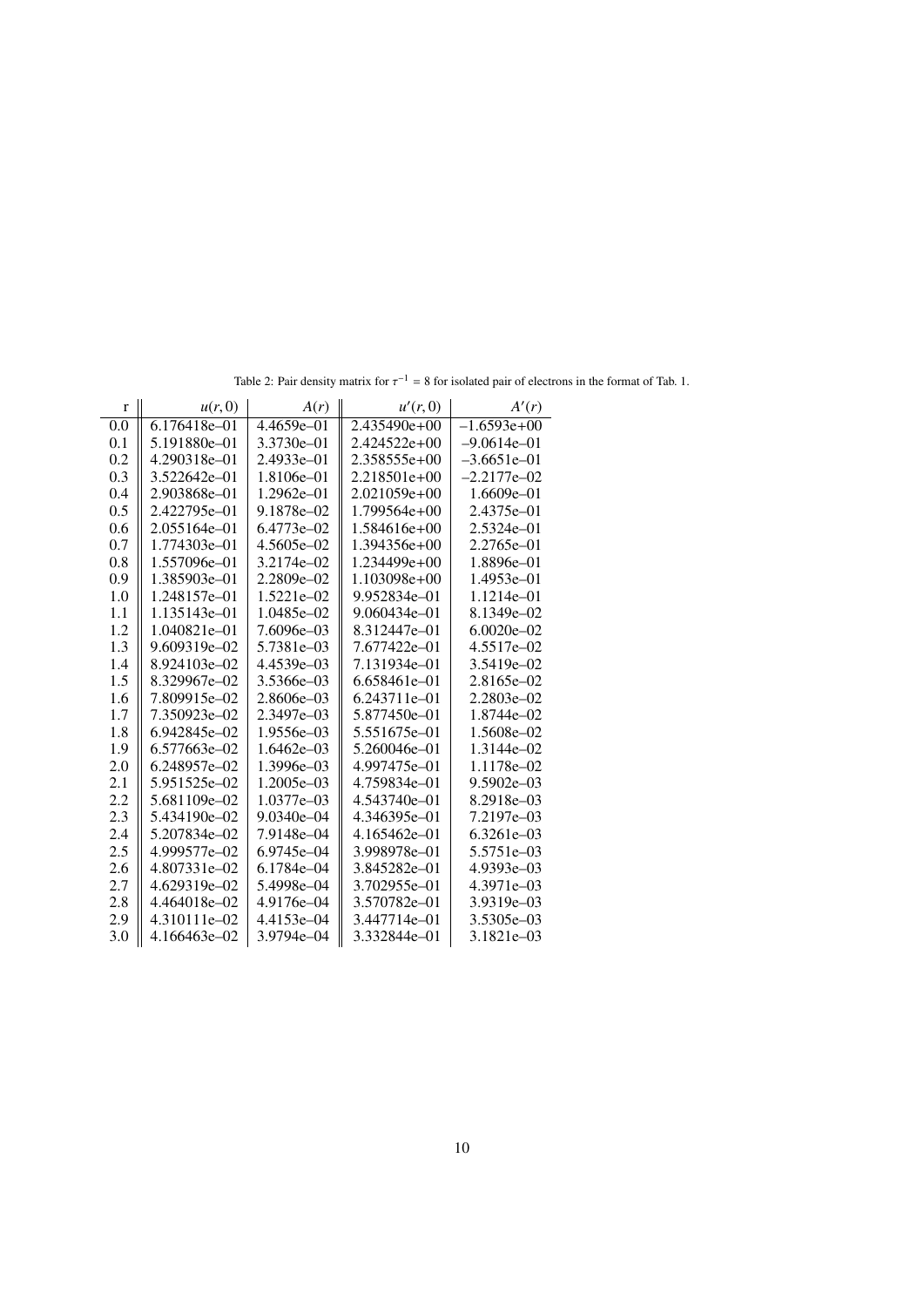reads,

$$
2K + V = -R \frac{dE}{dR} \tag{26}
$$

It goes to zero at the equilibrium bond length as well as in the limit of  $R \to \infty$  as shown in Fig. 5.

A more detailed analysis of the comparison with the groundstate calculation for *R* fixed at the equilibrium bond length shown in Fig. 6 reveals that the finite time step in the path integral determines the accuracy of the calculation. The temperature  $T = 0.025$  was chosen low enough to compare with the groundstate result as the check with  $T =$ 0.0125 shows. The internal energy converges faster to the exact groundstate result than the virial term  $2K + V$ . For  $\tau \le 0.25$ , we find that the energy deviates less than  $10^{-3}$  from the exact groundstate energy. For  $\tau = 0.0625$ , the energy deviated by  $(2.4 + 1.7) \times 10^{-4}$  For this time step, we obtained  $2K + V = (9 + 7) \times 10^{-4}$  which deviated by  $(2.4 \pm 1.7) \times 10^{-4}$ . For this time step, we obtained  $2K + V = (9 \pm 7) \times 10^{-4}$ , which corresponds to an residual inaccuracy in the pressure equivalent to the pressure of an ideal molecular gas at  $T = 90 + 70K$ . residual inaccuracy in the pressure equivalent to the pressure of an ideal molecular gas at  $T = 90 \pm 70$  K. This is four times more accurate than the tables used in [36, 27] and more than sufficient for the majority of PIMC simulations of hot, dense hydrogen [26, 37]. We attributed the increase in accuracy to using the sum over eigenstates, Eq. 13, instead of the matrix squaring technique, Eq. 12. This concludes the accuracy analysis for isolated systems of particles.



Figure 5: Virial term 2*K* +*V* (kinetic energy *K* and potential energy *V*) and total internal energy *E* are shown for an isolated hydrogen molecule, for which the nuclei have been kept fixed at separation,  $r$ . The PIMC results have been obtained from simulations at  $T = 0.0125$  with 320 time slices. The solid lines are the exact groundstate results of [34]. The insets show an enlarged version of the comparison in the region of the equilibrium bond length of *r*=1.4, which matters most for PIMC simulations of molecular hydrogen.

The accuracy of the constructed pair density matrix in a periodic system is analyzed by calculating the error in Bloch equation 5 for the Ewald potential. The optimized Ewald break-up of Eq. 35 for a cubic simulation cell of size  $L = 5$  using 20 *k*-shells is given in Tables 3 and 4.

Based on the residual in Eq. 22, we define the accuracy parameter,

$$
I(L; \tau) = \iint \mathbf{dr} \, \mathbf{dr}' \rho(\mathbf{r}, \mathbf{r}'; \tau) \left| R(\mathbf{r}, \mathbf{r}'; \tau) \right| \int \int \mathbf{dr} \, \mathbf{dr}' \rho(\mathbf{r}, \mathbf{r}'; \tau) , \qquad (27)
$$

that characterizes the accuracy of the particular approximation to the density matrix. Fig. 7 shows this accuracy parameter for the periodic proton-electron pair density matrix as a function of cell size *L*. This present method of treating the image charges in the pair approximation is contrasted with treating them in the primitive approximation, Eq. 11, with the long range term  $V_{l,r}(\mathbf{r}) = V_{EW}(\mathbf{r}) - 1/r$ . In the limit of large *L*, both methods are in agreement and show a rapid decay of the residual indicating that the Bloch equation is satisfied with increasing accuracy. In this limit, the residual is dominated by inaccuracies in the offdiagonal elements, which neither method treats exactly. For small *L*, the pair approximation yields a smaller residual demonstrating that the method proposed here leads to a more accurate high temperature density matrix for periodic systems.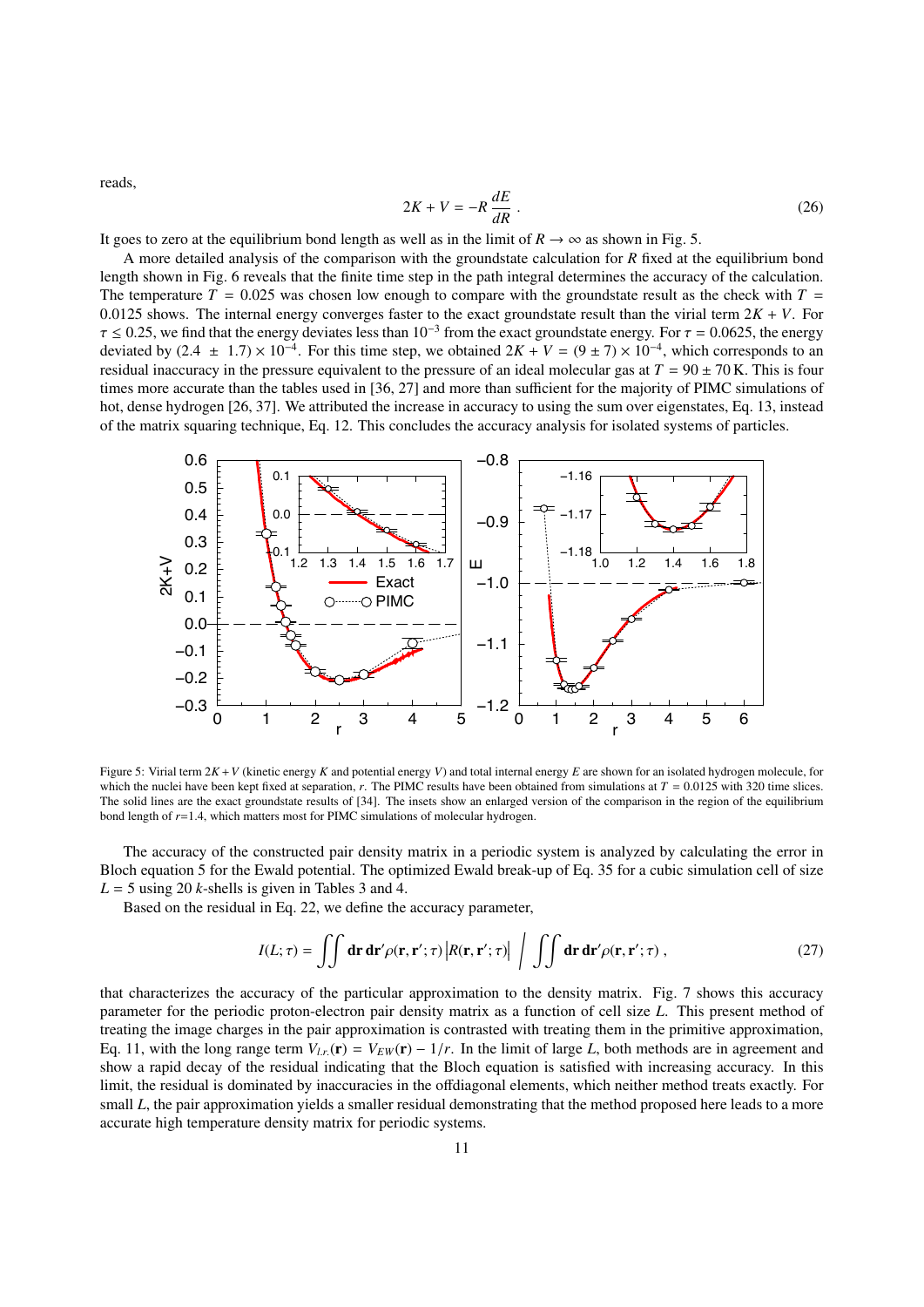Table 3: Real space part *W* of the action for proton-electron and electron-electron pair density matrices computed for  $\tau^{-1} = 8$  using an optimized Fyvald break-up for a cubic simulation cell of size  $I = 5$ . The k-space Ewald break-up for a cubic simulation cell of size *L* = 5. The *k*-space part is given in Tab. 4.

| $\mathbf{r}$ | $W_{\rm pe}(r)$    | $W'_{\text{pe}}(r)$ | $W_{ee}(r)$      | $W'_{\rm ee}(r)$ |
|--------------|--------------------|---------------------|------------------|------------------|
| 0.0          | $-3.948972e - 01$  | $-2.462608e+00$     | 3.779454e-01     | $1.247426e+00$   |
| 0.1          | $-2.350750e - 01$  | $-2.258029e+00$     | 2.919260e-01     | $1.196514e+00$   |
| 0.2          | $-1.160451e-01$    | $-1.852593e+00$     | 2.190901e-01     | $1.083259e+00$   |
| 0.3          | $-3.789284e - 02$  | $-1.376056e+00$     | 1.608496e-01     | 9.211309e-01     |
| 0.4          | 8.202359e-03       | $-9.633273e - 01$   | $1.163420e - 01$ | 7.390493e-01     |
| 0.5          | 3.255803e-02       | $-6.601111e-01$     | 8.329489e-02     | 5.647894e-01     |
| 0.6          | 4.338204e-02       | $-4.511075e - 01$   | 5.925357e-02     | 4.155765e-01     |
| 0.7          | 4.616727e-02       | $-3.082067e - 01$   | 4.188614e-02     | 2.972913e-01     |
| 0.8          | 4.420917e-02       | $-2.096609e - 01$   | 2.939746e-02     | 2.081889e-01     |
| 0.9          | 3.948008e-02       | $-1.413132e - 01$   | 2.041829e-02     | 1.432097e-01     |
| 1.0          | 3.338766e-02       | $-9.395882e - 02$   | 1.400554e-02     | 9.683606e-02     |
| 1.1          | 2.703458e-02       | $-6.140030e - 02$   | 9.466156e-03     | 6.429422e-02     |
| 1.2          | 2.110379e-02       | $-3.929014e-02$     | $6.284010e - 03$ | 4.181878e-02     |
| 1.3          | 1.587569e-02       | $-2.453568e - 02$   | 4.085855e-03     | 2.657455e-02     |
| 1.4          | 1.142789e-02       | $-1.489252e - 02$   | 2.581234e-03     | 1.644121e-02     |
| 1.5          | 7.866995e–03       | $-8.749983e - 03$   | 1.587436e-03     | 9.870341e-03     |
| 1.6          | 5.231115e-03       | $-4.948775e - 03$   | 9.427062e-04     | 5.723989e-03     |
| 1.7          | 3.356079e-03       | $-2.677517e - 03$   | 5.456568e–04     | 3.186790e-03     |
| 1.8          | 2.013496e-03       | $-1.378287e - 03$   | 3.001534e-04     | 1.692584e-03     |
| 1.9          | 1.098643e-03       | $-6.634200e - 04$   | 1.574300e-04     | 8.477546e–04     |
| 2.0          | 5.739410e-04       | $-2.995616e - 04$   | 7.289096e-05     | 3.991008e-04     |
| 2.1          | 3.066066e-04       | $-1.223001e-04$     | 2.820100e-05     | 1.695370e-04     |
| 2.2          | 1.462296e–04       | $-4.510938e - 05$   | 1.383209e-05     | 6.587290e-05     |
| 2.3          | 3.113736e-05       | $-1.503693e - 05$   | 3.426564e-06     | 1.986137e-05     |
| 2.4          | $-1.417605e - 0.5$ | –4.564337e–06       | 6.935208e-07     | 6.273595e-06     |
| 2.5          |                    |                     | 0                |                  |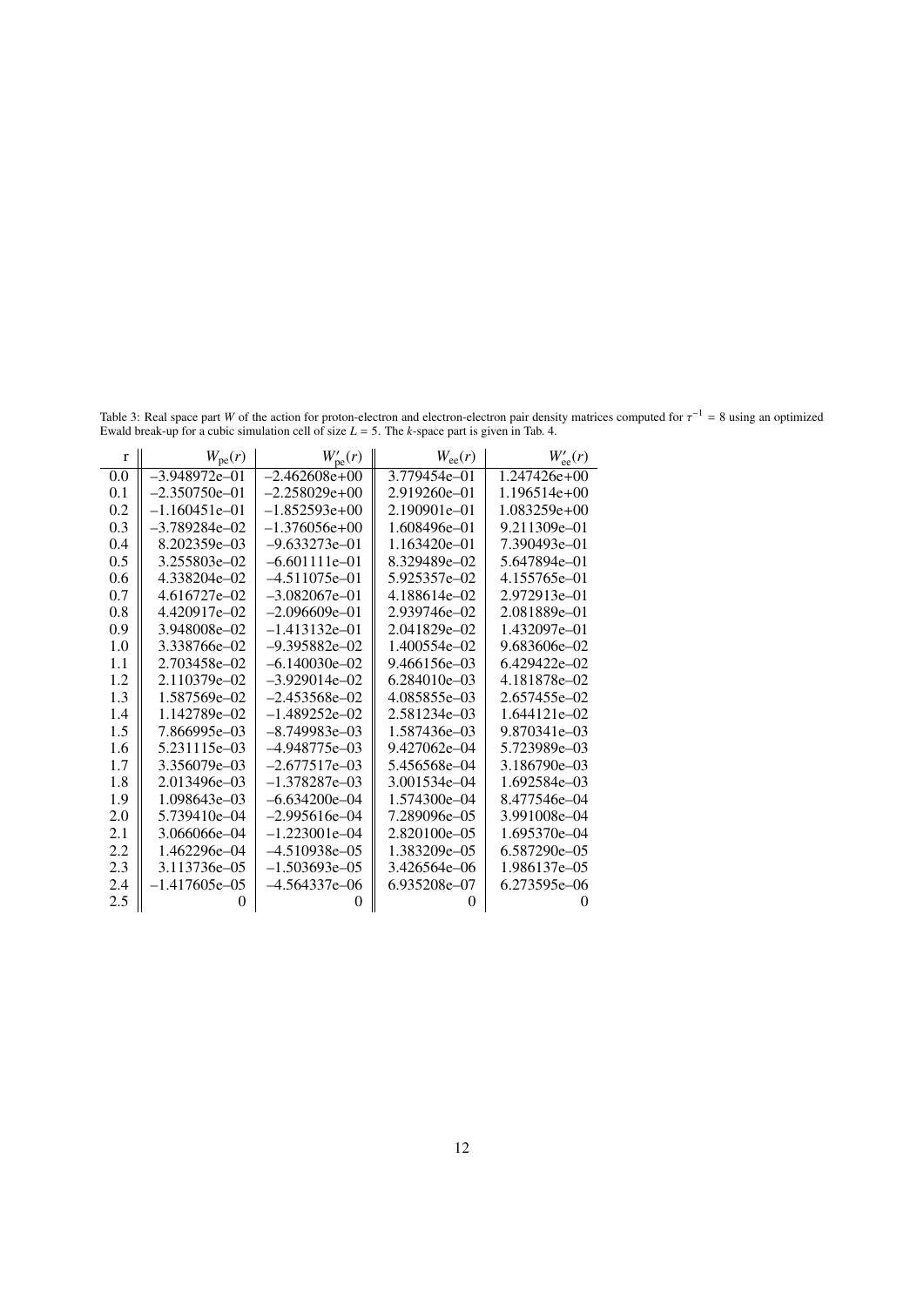Table 4: K-space action for proton-electron and electron-electron pair density matrices computed for  $\tau^{-1} = 8$  using an optimized Ewald break-up<br>with 20 k-shells for a cubic simulation cell of size  $L = 5$ . The correspond with 20 k-shells for a cubic simulation cell of size  $L = 5$ . The corresponding real space parts are listed in Tab. 3. The table also includes the Madelung and the background constant from Eqs. 25 and 35.

| $n^2, k = 2\pi n/L$     | $\tilde{u}_{k,pe}$ | $\tilde{u}'_{\underline{k},\underline{pe}}$ | $\tilde{u}_{k,ee}$ | $\tilde{u}'_{\underline{k,\text{ee}}}$ |
|-------------------------|--------------------|---------------------------------------------|--------------------|----------------------------------------|
| $u_M$                   | 3.5466e–02         | 2.8372e-01                                  | $-3.5467e - 02$    | 2.8376e-01                             |
| $C_u$                   | $-3.0502e - 03$    | $2.0762e - 02$                              | $-2.9417e - 03$    | $-2.2041e - 02$                        |
|                         | $-9.8752e - 03$    | $-4.5714e - 02$                             | 5.4742e-03         | 4.4979e-02                             |
| $\overline{2}$          | $-5.0783e - 03$    | $-1.6276e - 02$                             | 1.8624e-03         | 1.5781e-02                             |
| $\overline{\mathbf{3}}$ | $-3.1684e - 03$    | $-7.6607e - 03$                             | 8.3439e-04         | 7.3217e-03                             |
| $\overline{4}$          | $-2.0962e - 03$    | $-4.0198e - 03$                             | 4.1473e-04         | 3.7862e-03                             |
| 5                       | $-1.4182e - 03$    | $-2.2280e - 03$                             | 2.1645e-04         | 2.0676e-03                             |
| 6                       | $-9.6702e - 04$    | $-1.2727e - 03$                             | 1.1557e-04         | 1.1634e-03                             |
| 8                       | $-4.4850e - 04$    | $-4.3268e - 04$                             | 3.3300e-05         | 3.8330e-04                             |
| 9                       | $-3.0283e - 04$    | $-2.5364e - 04$                             | 1.7587e-05         | 2.2113e-04                             |
| 10                      | $-2.0262e - 04$    | $-1.4824e - 04$                             | 9.0566e-06         | 1.2710e-04                             |
| 11                      | $-1.3405e - 04$    | $-8.5951e - 05$                             | 4.4823e-06         | 7.2484e-05                             |
| 12                      | $-8.7505e - 05$    | $-4.9194e - 05$                             | 2.0841e-06         | 4.0853e-05                             |
| 13                      | $-5.6226e - 05$    | $-2.7704e - 05$                             | 8.7102e-07         | $2.2662e - 05$                         |
| 14                      | $-3.5469e - 05$    | $-1.5293e - 05$                             | 2.9069e-07         | 1.2311e-05                             |
| 16                      | $-1.3175e - 0.5$   | $-4.2131e - 06$                             | $-5.3452e - 08$    | 3.3414e–06                             |
| 17                      | $-7.6876e - 06$    | $-2.0560e - 06$                             | $-7.1360e - 08$    | 1.6470e-06                             |
| 18                      | $-4.3189e - 06$    | $-9.4808e - 07$                             | $-6.0744e - 08$    | 7.6995e-07                             |
| 19                      | $-2.3129e - 06$    | $-4.0035e - 07$                             | $-4.2831e - 08$    | 3.3463e-07                             |
| 20                      | $-1.1631e - 06$    | $-1.3415e - 07$                             | $-2.6457e - 08$    | 1.3167e-07                             |
| 21                      | $-5.3551e - 07$    | $-1.5653e - 08$                             | $-1.4397e - 08$    | 4.4726e-08                             |
| 22                      | $-2.1498e - 07$    | 1.9113e-08                                  | $-6.7088e - 09$    | 1.1253e-08                             |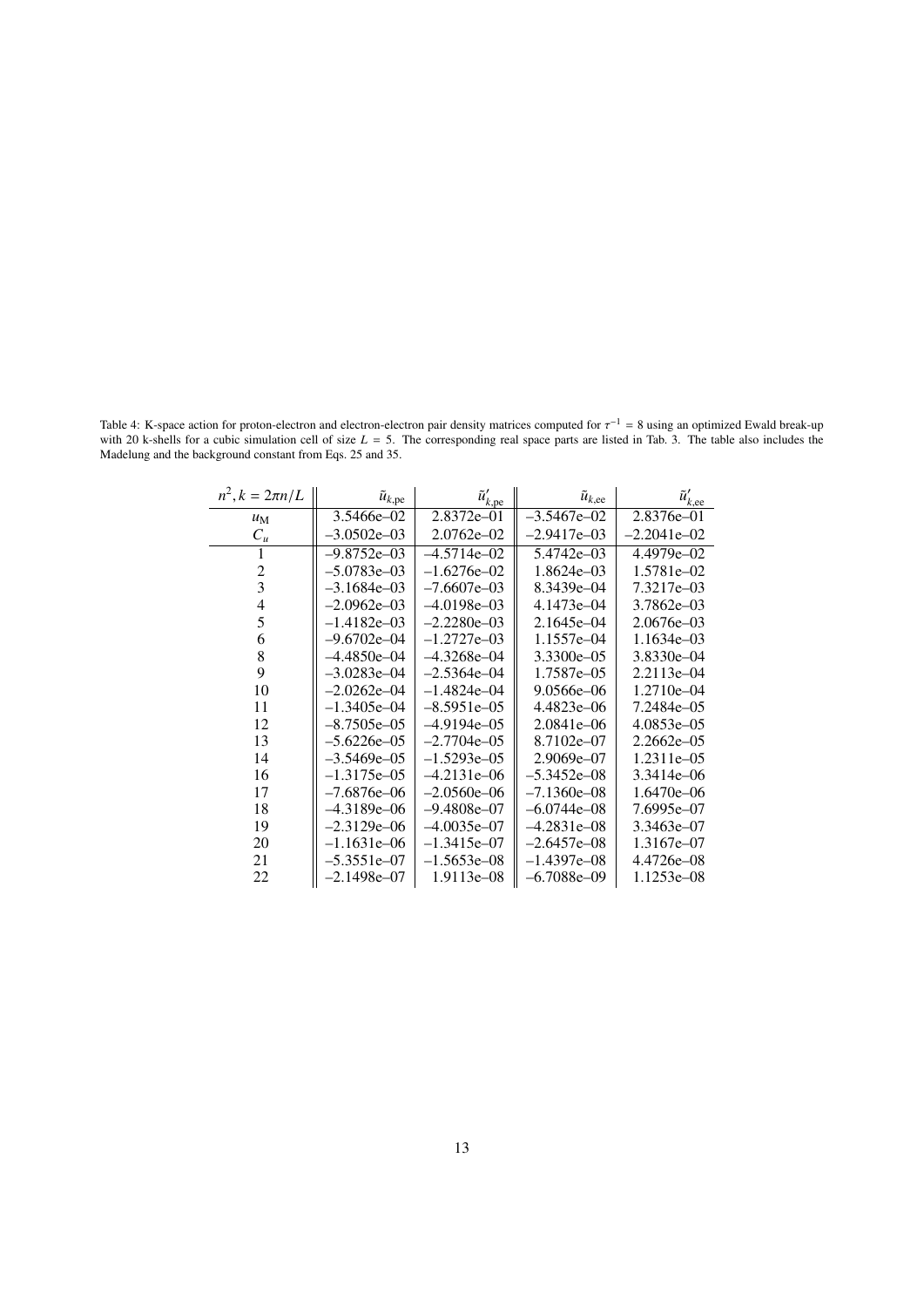

Figure 6: Total internal energy *E* and virial term 2*K* + *V* for an isolated hydrogen molecule are shown for different temperatures as a function of the time step in the path integral. The nuclei have been kept fixed at the equilibrium separation of  $R = 1.4008$ .

We have applied Eq. 21 to PIMC simulations of hydrogen, helium, and heavier elements [38, 39, 40, 41, 42, 43], and to study quantum effects in the one-component plasma [44, 45, 16]. Fig. 8 demonstrates the quality of the construct density matrices in PIMC simulation of a strong coupled Coulomb system. Despite significant quantum properties the particles arrange in a Wigner crystal. The presented time step analysis shows that a time step of 400 or less is needed to obtain converged structural properties such as pair correlation functions. This implies that some simulations in [44] and [45] could have been performed with fewer time slices, which would have reduced the computational cost. Our results as a benchmark for future methods to construct density matrices for PIMC that would then need to demonstrate that the same level of accuracy can be achieved with larger time steps.



Figure 7: Residual of the Bloch equation *<sup>I</sup>*(*L*; τ) in periodic boundary conditions is shown as function of cell size *<sup>L</sup>* for the proton-electron pair density matrix at two different temperatures (open symbols  $\tau^{-1} = 8$  and full symbols  $\tau^{-1} = 0.5$ ). The pair approximation for periodic images (circle) is compared with treating the images in the primitive approximation (circle) is compared with treating the images in the primitive approximation (squares).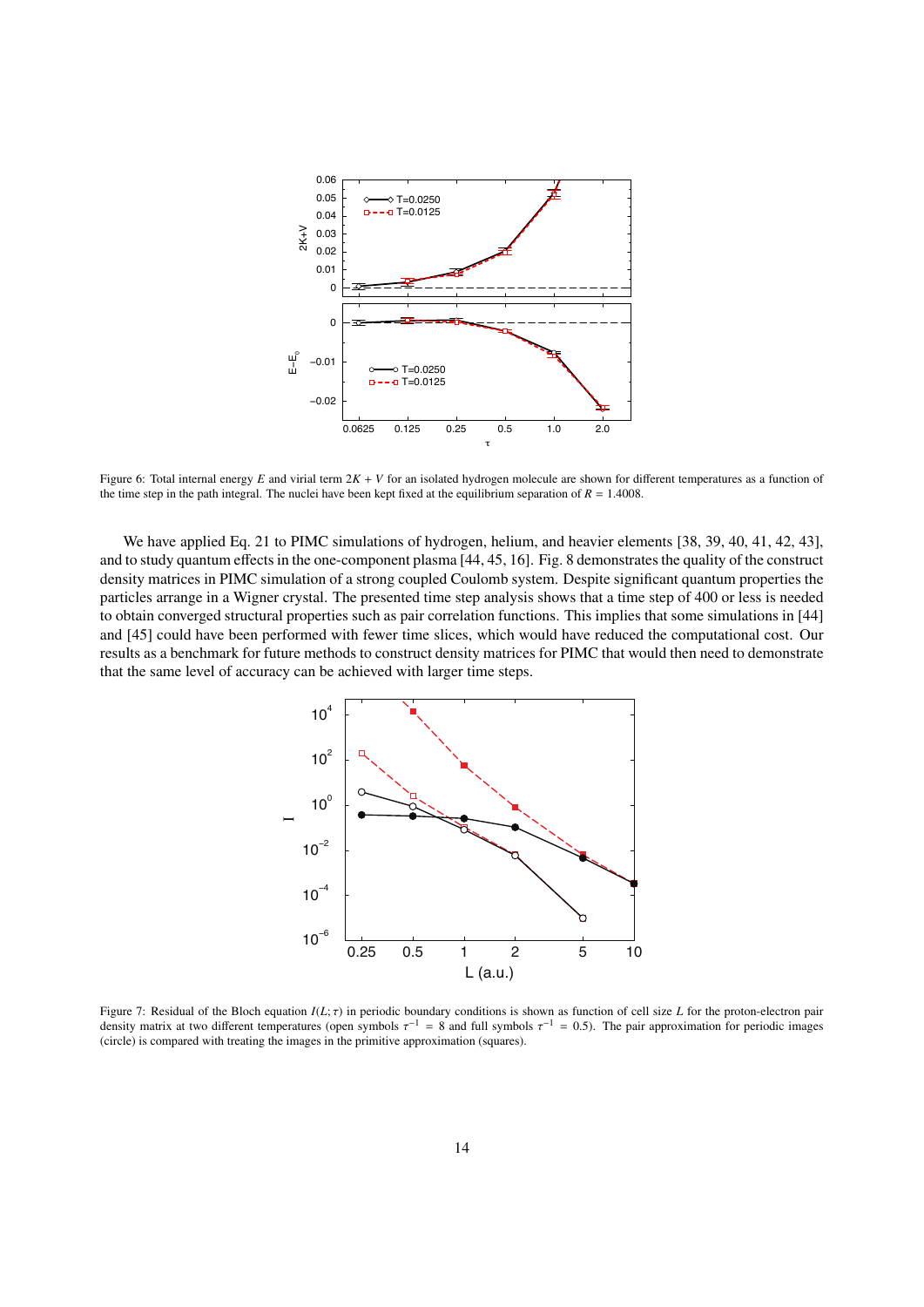

Figure 8: The pair correlation function  $g(r)$  for the homogeneous electron gas in state of a Wigner crystal [25, 44, 45, 16] for coupling parameter  $Γ = 200$  and quantumness parameter  $η = 1 (β = 40000, r<sub>s</sub> = 200)$  are shown from simulation with different time steps τ. The right graph shows how the maximum value of the  $g(r)$  converges as a function of  $\tau$ . Good convergence is reached for  $\tau = 400$  requiring simulations with 100 time slices.

## 4. Conclusions

The method proposed here to compute the Coulomb pair density matrix in periodic boundary conditions has two advantages over previous approaches. It starts from the more accurate Coulomb pair density matrix, which reduces the numerical errors in the short-range behavior of the computed pair density matrix and circumvents a break-up of the potential. Although it does not derive the pair density matrix for the Ewald potential exactly, it consistently uses the pair approximation for the action which is an intrinsic assumption in most many-body path integration simulations.

In addition to describing this method, quantitative test results for the isolated hydrogen atom and molecule as well as a test for the periodic system based on the residual error in the Bloch equation were presented to assess the accuracy of the high temperature density matrix. It is suggested that these tests should form a basis for comparing any proposed alternative methods.

#### A. Ewald potential

The Ewald method to describe the potential of charged particles in periodic boundary conditions can be adapted in the following way to calculate the action. The potential energy of a system of  $N$  charges  $Q_i$  interacting via the Coulomb potential  $V_c(\mathbf{r}) \equiv 1/|\mathbf{r}|$  is given by [46],

$$
V = \sum_{i>j} \sum_{\mathbf{L}} Q_i Q_j V_c(\mathbf{r}_{ij} + \mathbf{L}) + \frac{1}{2} \sum_{\mathbf{L} \neq 0} \sum_i Q_i^2 V_c(\mathbf{L}) .
$$
 (28)

where  $\mathbf{r}_{ij} = \mathbf{r}_i - \mathbf{r}_j$  and L is a lattice vector. This expression converges *conditionally* for charge neutral systems  $(\sum_i Q_i = 0)$ . Under the assumption of charge neutrality, this expression can be computed from Ewald potential,  $V_{\text{EW}}$ ,

$$
V = \sum_{i>j} Q_i Q_j V_{\text{EW}}(\mathbf{r}_{ij}) + \sum_i Q_i^2 V_{\text{M}} , \qquad (29)
$$

and the Madelung constant,  $V_M$ ,

$$
V_{\rm M} = \frac{1}{2} \lim_{r \to 0} \left[ V_{\rm EW}(r) - V_c(r) \right] \ . \tag{30}
$$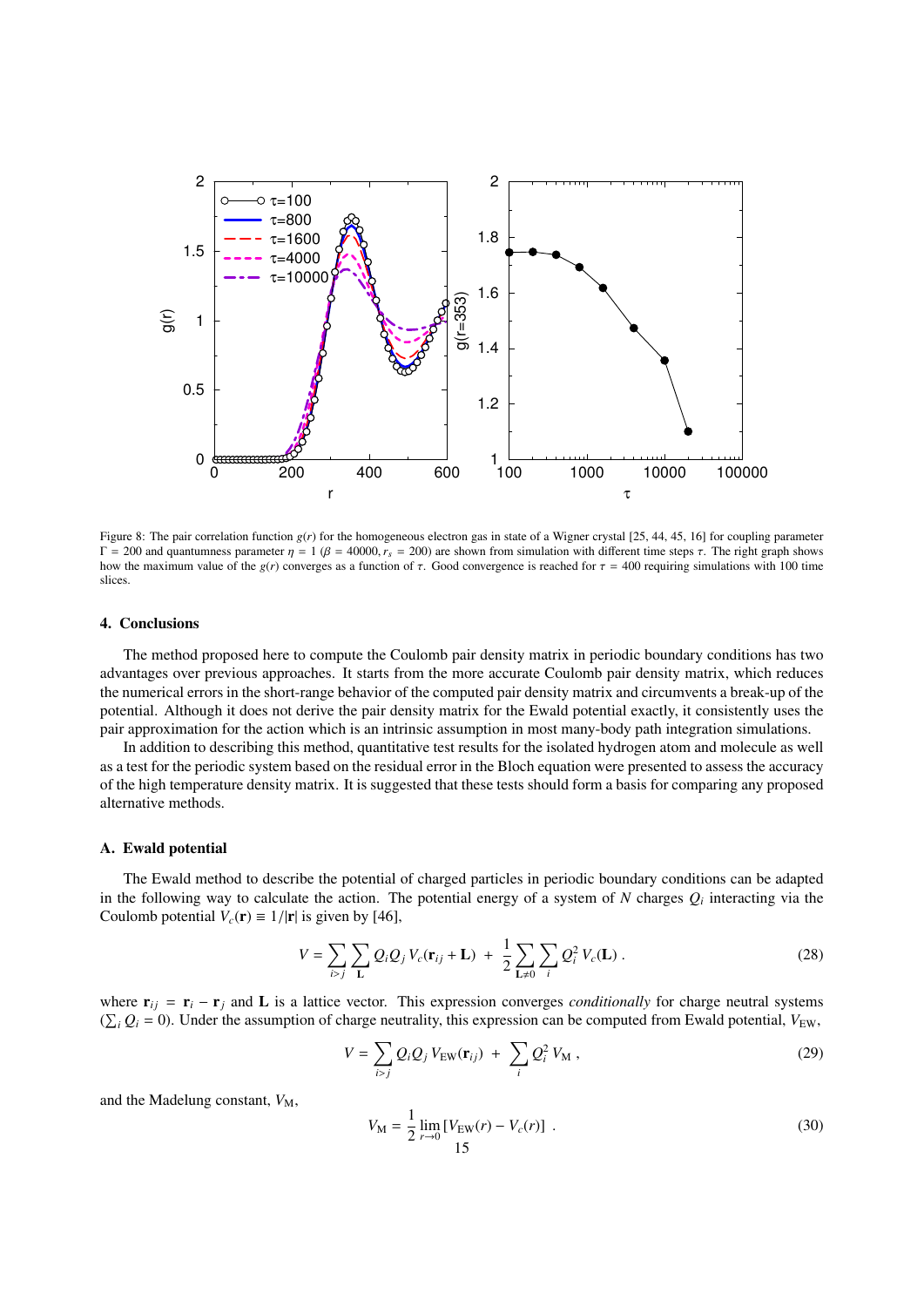The Ewald potential is split in a real space and a Fourier part [17] by subtracting the screening potential  $V<sub>s</sub>(r)$  of a Gaussian charge distribution. Under the assumption of charge neutrality ( $\sum_i Q_i = 0$ ) or in the presence of a neutralizing background, the Ewald potential becomes,

$$
V_{\rm EW}(\mathbf{r}) = \sum_{\mathbf{L}} \left[ V_c - V_s \right] (\mathbf{r} + \mathbf{L}) + \sum_{\mathbf{k} \neq 0} \tilde{V}_s(\mathbf{k}) e^{i\mathbf{k} \cdot \mathbf{r}} + C_V , \qquad (31)
$$

where the constant  $C_V$ ,

$$
C_V = -\frac{1}{\Omega} \int \mathbf{d}^3 \mathbf{r} \left[ V_c - V_s \right] (\mathbf{r}) \,, \tag{32}
$$

represents contributions from a neutralizing background. For neutral systems, all  $C_V$  terms cancel.

The total potential energy can be computed more efficiently by introducing the Fourier transform of the charge density,  $\tilde{\rho}(\mathbf{k}) = \sum_j Q_j e^{-i\mathbf{k}\mathbf{r}_j}$ . Eq. 28 then reads,

$$
V = \sum_{i>j} Q_i Q_j \left[ \sum_{\mathbf{L}} \left[ V_c - V_s \right] (\mathbf{r} + \mathbf{L}) + \frac{1}{2} C_V |\tilde{\rho}(0)|^2 + \frac{1}{2} \sum_{\mathbf{k} \neq 0} \tilde{V}_s(\mathbf{k}) |\tilde{\rho}(\mathbf{k})|^2 \right] + \sum_i Q_i^2 V_{\text{image}} , \qquad (33)
$$

where the constant  $V_{\text{image}}$  has been introduced,

$$
2V_{\text{image}} = 2V_M - C_V - \sum_{\mathbf{k} \neq 0} \tilde{V}_s(\mathbf{k}) = \sum_{\mathbf{L} \neq 0} \left[ V_c - V_s \right] (\mathbf{L}) - V_s[0] \ . \tag{34}
$$

In contrast to  $V_M$ ,  $V_{image}$  depends on the choice of  $V_s$ .

The same approach can be applied to construct the diagonal Ewald action where  $V_c(r)$  is then replaced by  $\tau V_c(r)$  + <sup>∆</sup>*u*(r, <sup>r</sup>; τ). In many-body Monte Carlo simulations, an efficient computation of the Ewald action, Eq. 21, is crucial. This can be achieved by using the optimized Ewald break-up technique developed by Natoli *et al.* [23],

$$
u_{\rm EW}(\mathbf{r}) \approx \sum_n a_n f_n(|\mathbf{r}|) + \sum_{|\mathbf{k}| \le k_c} y_{|\mathbf{k}|} e^{-i\mathbf{k}\cdot\mathbf{r}} + C_u.
$$
 (35)

where one uses only one real-space image and a variable number of Fourier vectors depending on the required accuracy. As basis set  $f_n$ , we use locally piecewise quintic Hermite interpolants as suggested in [23]. However, this basis set is only used to perform the break-up.

The coefficients  $a_n$  and  $y_k$  are chosen to minimize the mean squared deviation between the  $u_{EW}(\mathbf{r})$  and the fit function. While Natoli *et al.* proposed using a sum over many Fourier components for this step, we reached a higher accuracy by performing this calculation in real space, which leads to the usual set of *n* linear equations,

$$
0 = u_{\text{EW},n} - \sum_{|\mathbf{k}| \le k_c} \tilde{u}_{\text{EW}}(\mathbf{k}) \tilde{f}_n(\mathbf{k}) - \sum_m a_m \left[ f_{m,n} - \sum_{|\mathbf{k}| \le k_c} \tilde{f}_m(\mathbf{k}) \tilde{f}_n(\mathbf{k}) \right]
$$
(36)

with

$$
u_{\text{EW},n} = \frac{1}{\Omega} \int d^3 \mathbf{r} \, u_{\text{EW}}(\mathbf{r}) \, f_m(\mathbf{r}) \quad , \quad f_{n,m} = \frac{1}{\Omega} \int d^3 \mathbf{r} \, f_n(\mathbf{r}) \, f_m(\mathbf{r}) \quad , \tag{37}
$$

and  $\tilde{f}_n$  and  $\tilde{u}_{EW}$  being the corresponding Fourier transforms of  $f_n$  and  $u_{EW}$ . The Fourier coefficients  $y_k$  are given by,

$$
y_{\mathbf{k}} = \tilde{u}_{\text{EW}}(\mathbf{k}) - \sum_{n} a_n \tilde{f}_n(\mathbf{k}) .
$$
 (38)

The background term,  $C_u$ , is treated as a  $k = 0$  component. In the final step, the real space part,

$$
W(|\mathbf{r}|) = \sum_{n} a_n f_n(|\mathbf{r}|) \quad , \tag{39}
$$

is conveniently stored on a radial grid and interpolated during PIMC simulations. The same procedure is applied to the  $\tau$  derivative of the action.